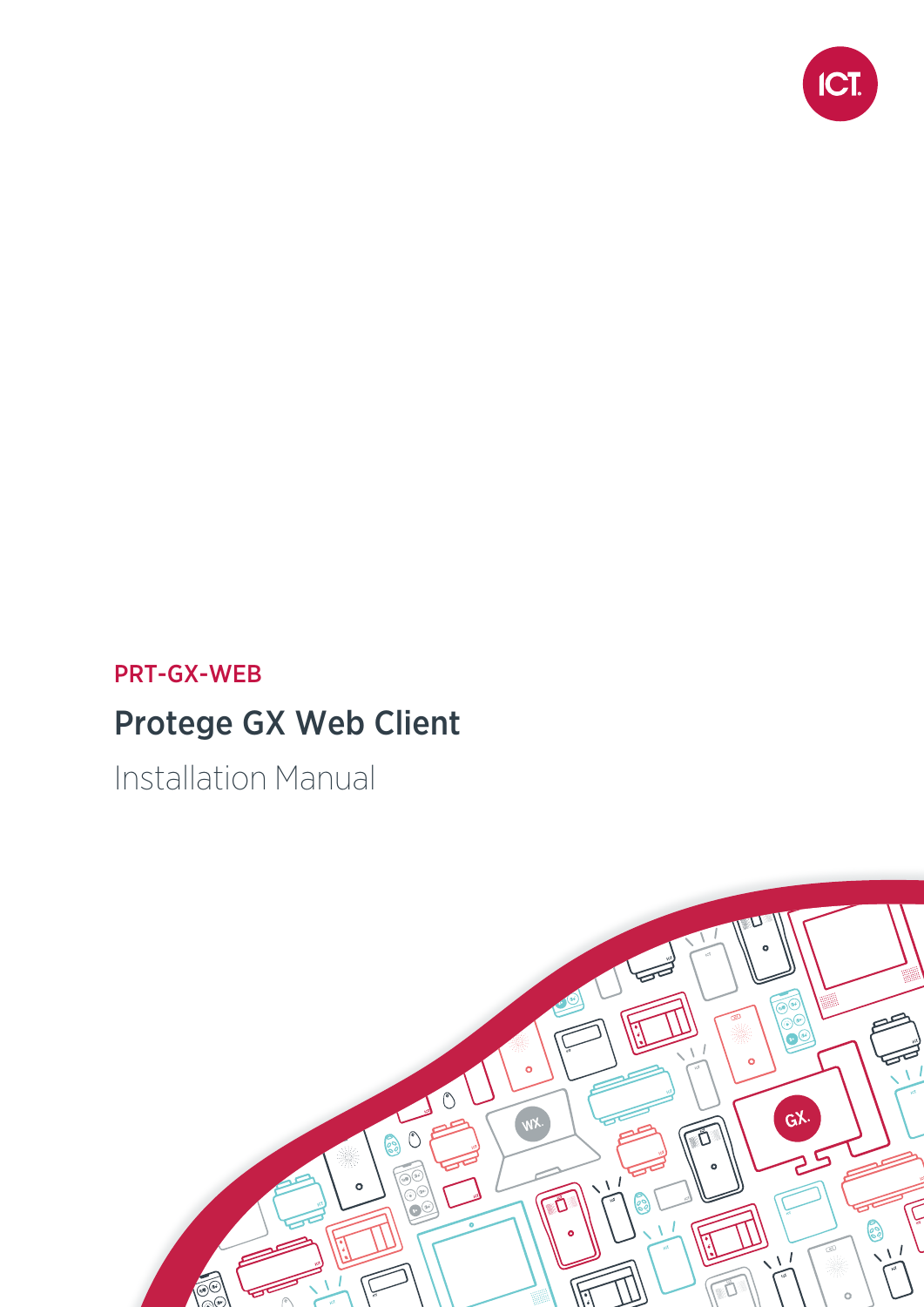The specifications and descriptions of products and services contained in this document were correct at the time of printing. Integrated Control Technology Limited reserves the right to change specifications or withdraw products without notice. No part of this document may be reproduced, photocopied, or transmitted in any form or by any means (electronic or mechanical), for any purpose, without the express written permission of Integrated Control Technology Limited. Designed and manufactured by Integrated Control Technology Limited, Protege® and the Protege® Logo are registered trademarks of Integrated Control Technology Limited. All other brand or product names are trademarks or registered trademarks of their respective holders.

Copyright © Integrated Control Technology Limited 2003-2022. All rights reserved.

Last Published: 25-May-22 03:02 PM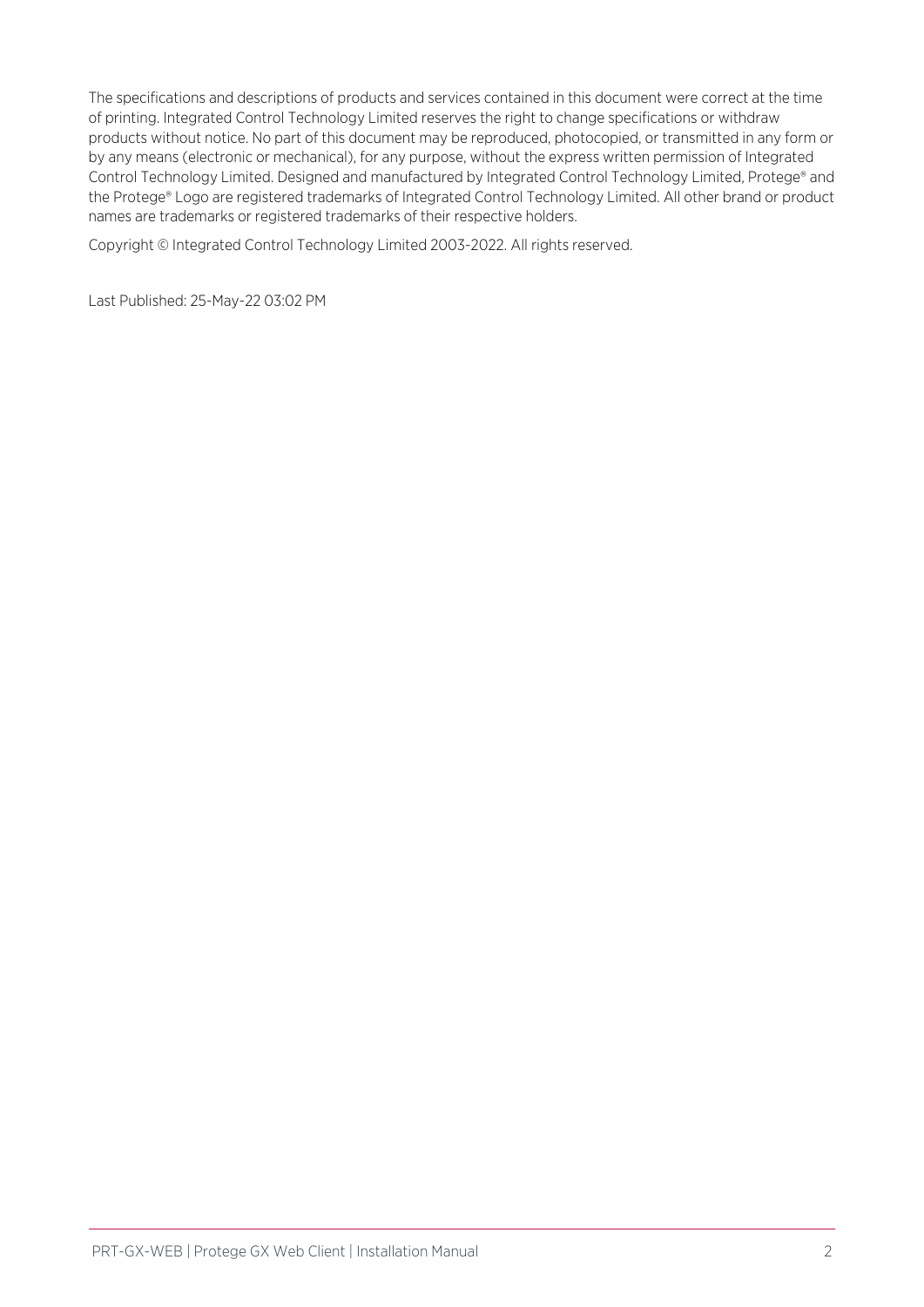# **Contents**

| 24  |
|-----|
|     |
|     |
|     |
|     |
|     |
| .28 |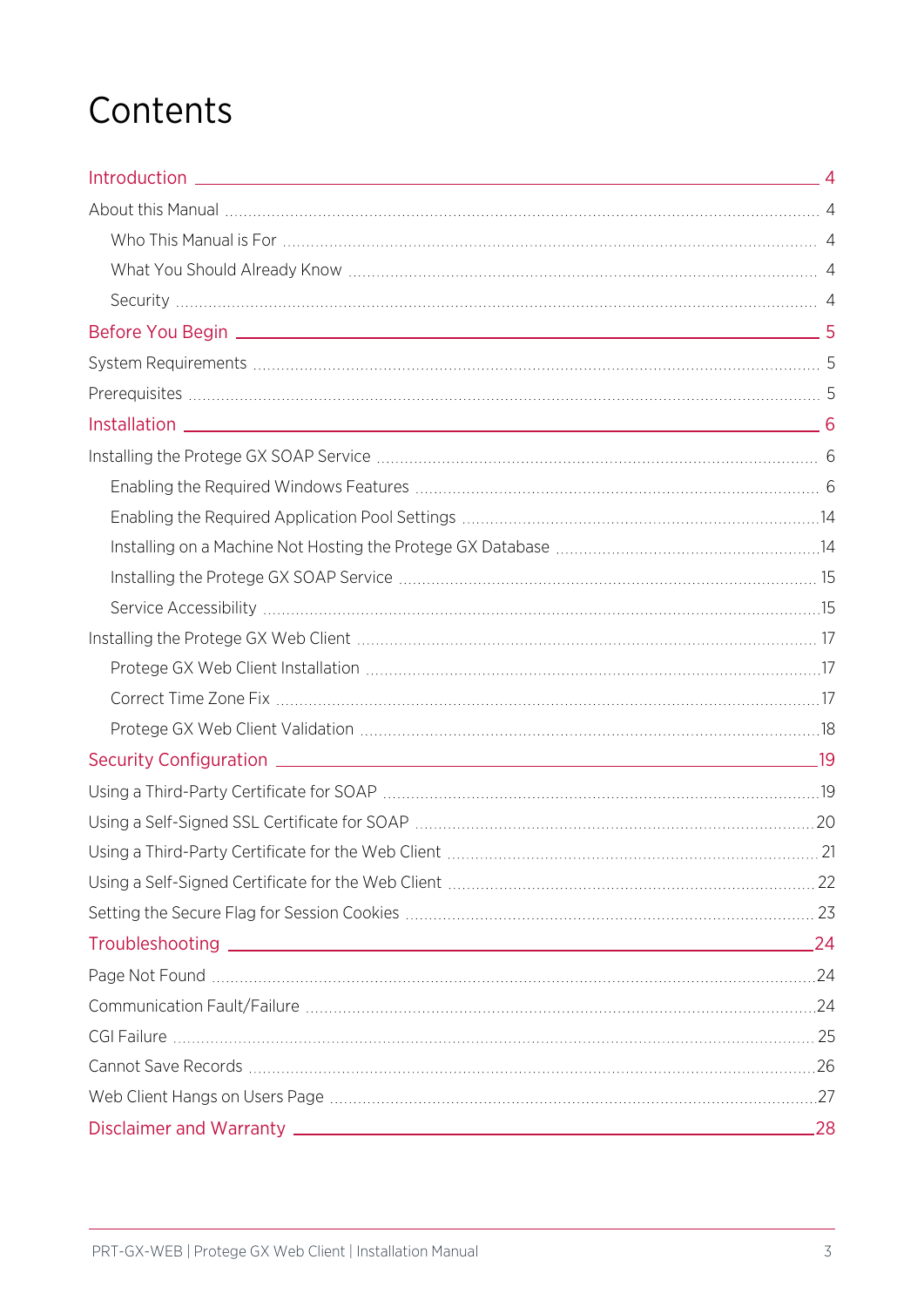# <span id="page-3-0"></span>Introduction

The Protege GX Web Client is a cross-platform solution that enables you to manage and monitor your Protege GX system from a web environment from any device with a modern web browser and an internet connection.

Installed on a web server, the web client uses the Protege GX SOAP Service to communicate with the Protege GX server. These components may be installed on the same machine as the Protege GX server, or on a separate physical server.

It is not advised to run this product in a production environment without loading a third party verified SSL certificate. ICT do not provide or install certificates. If there are concerns, an IT professional should install and administer IIS. For more information, see Security [Configuration](#page-18-0) (page 19).

# <span id="page-3-2"></span><span id="page-3-1"></span>About this Manual

### Who This Manual is For

<span id="page-3-3"></span>This manual is intended for those who are required to install the Protege GX Web Client in order to allow access to certain features of the Protege system via a web browser.

### What You Should Already Know

This manual assumes that you are experienced with the configuration of the Microsoft Internet Information Server (IIS) application, the administration of ASP.NET and WCF and the general tasks associated with managing and maintaining an IIS installation. It also assumes that readers are proficient in the use of the Protege system and understand general security principles and policies.

This manual includes instructions for installing the Protege GX SOAP Service and the Protege GX Web Client. It does not cover the installation of the Protege GX client/server, which are prerequisites for installation of the Protege GX SOAP Service and the Protege GX Web Client.

<span id="page-3-4"></span>For information on installing the Protege GX client/server refer to the Protege GX Installation Manual.

### **Security**

The client communication security settings must be consistent between the Protege GX client and Protege GX SOAP Service installations. Any inconsistencies will result in a communication fault or error.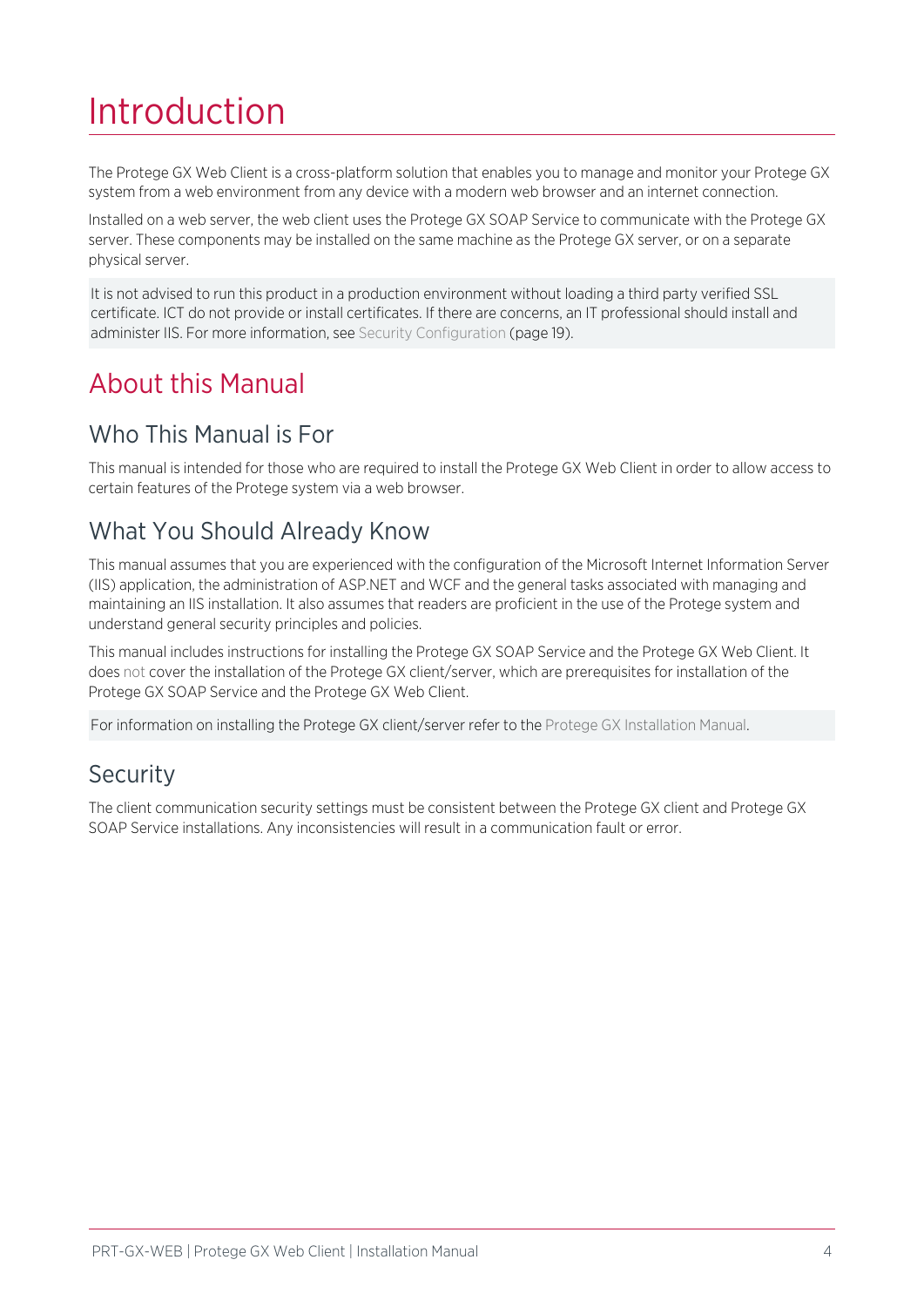# <span id="page-4-0"></span>Before You Begin

This manual provides instructions on installing the Protege GX Web Client. This section includes information on system requirements and prerequisites.

<span id="page-4-1"></span>Take a moment to read the material in this section before installation.

# System Requirements

The following operating systems are supported by the Protege GX SOAP Service and Protege GX Web Client.

| <b>Operating System</b>       | <b>Edition</b>                     | <b>Architecture</b> |
|-------------------------------|------------------------------------|---------------------|
| Microsoft Windows Server 2019 | Standard, Datacenter               | 64-bit              |
| Microsoft Windows Server 2016 | Standard, Datacenter               | 64-bit              |
| Microsoft Windows Server 2012 | Standard, Datacenter               | 64-bit              |
| Microsoft Windows 11          | Pro, Business, Enterprise          | 64-bit              |
| Microsoft Windows 10          | Professional, Enterprise           | 32 / 64-bit         |
| Microsoft Windows 8.1         | Professional, Enterprise, Ultimate | 64-bit              |

## <span id="page-4-2"></span>**Prerequisites**

Before installing the Protege GX Web Client, the following components are required:

- ⦁ An operational Protege GX system.
- ⦁ For each operator that will concurrently log in, one Protege GX Web Client license (purchasing code: PRT-GX-WEB-OPR), applied to the installed Software Serial Number (SSN).

It is recommended that you always use the latest versions of Protege GX, Protege GX SOAP Service and the Protege GX Web Client available from ICT.

You must also enable various Windows features and application pool settings, and install the Protege GX SOAP Service. For your convenience, the files required are included in this distribution package and the configuration instructions are included in this manual.

### Protege GX SOAP Web Service Software Development Kit (SDK)

If you are building your own interface or integration you will also require the Protege GX SOAP Web Service Software Development Kit (purchasing code: PRT-GX-SOAP-SDK).

The Software Development Kit includes all the development tools necessary, including API documentation and sample code, to write a custom interface or build a custom integration to the Protege GX Server.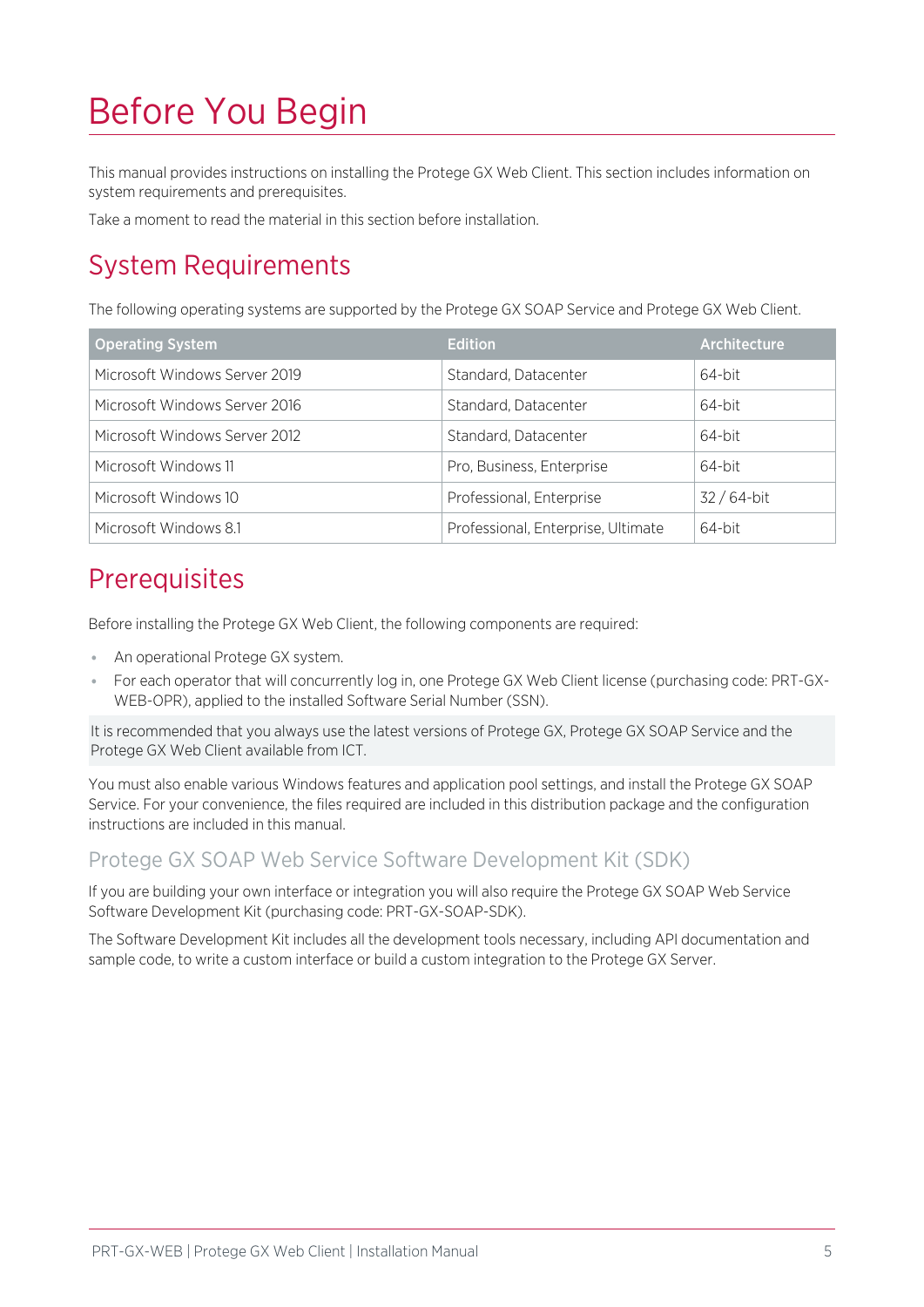# <span id="page-5-0"></span>Installation

### Installation Overview

Installed on a web server, the web client uses the SOAP service to communicate with the Protege GX server. These components may be installed on the same machine as the Protege GX server, or on a separate physical server.



<span id="page-5-1"></span>Installing the Protege GX SOAP Service

In order to use the Protege GX Web Client, the Protege GX SOAP Service must be installed separately. If you have already completed this setup, proceed to the Installing the Protege GX Web Client section (see [page 17\).](#page-16-0)

The following section outlines the steps you need to take to install the Protege GX SOAP Service so you can get up and running quickly.

<span id="page-5-2"></span>You must have local administrative privileges on the server and workstation(s) where you are performing the installation.

### Enabling the Required Windows Features

Before installing the Protege GX SOAP Service various Windows features need to be enabled.

See the following pages for instructions for the operating system (Windows version) you are using.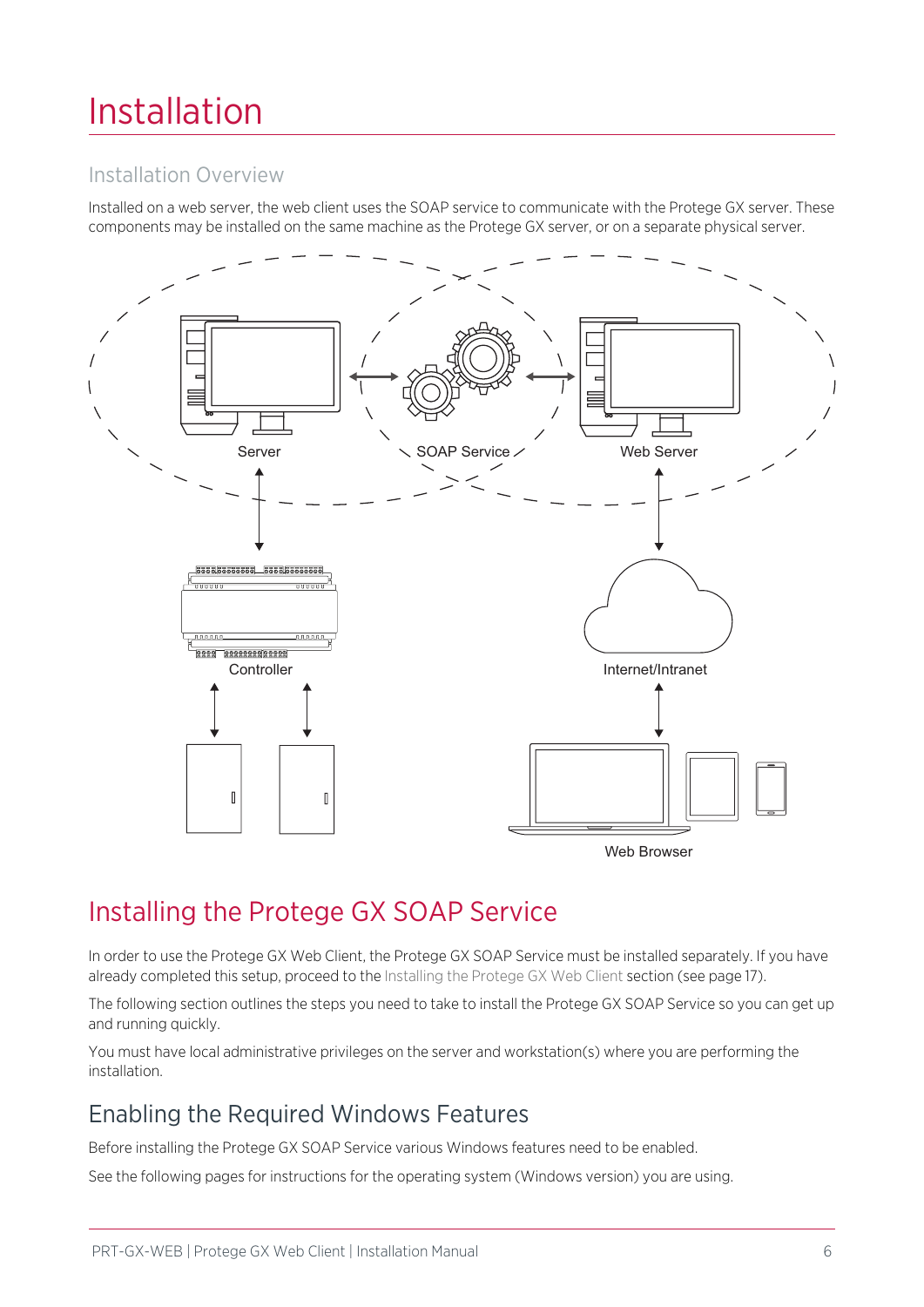- ⦁ Windows 8.1 and 10 (see next [page\)](#page-7-0)
- ⦁ Windows 11 (see [page 9\)](#page-8-0)
- ⦁ Windows Server 2012 (see [page 10\)](#page-9-0)
- ⦁ Windows Server 2016 and 2019 (see [page 12\)](#page-11-0)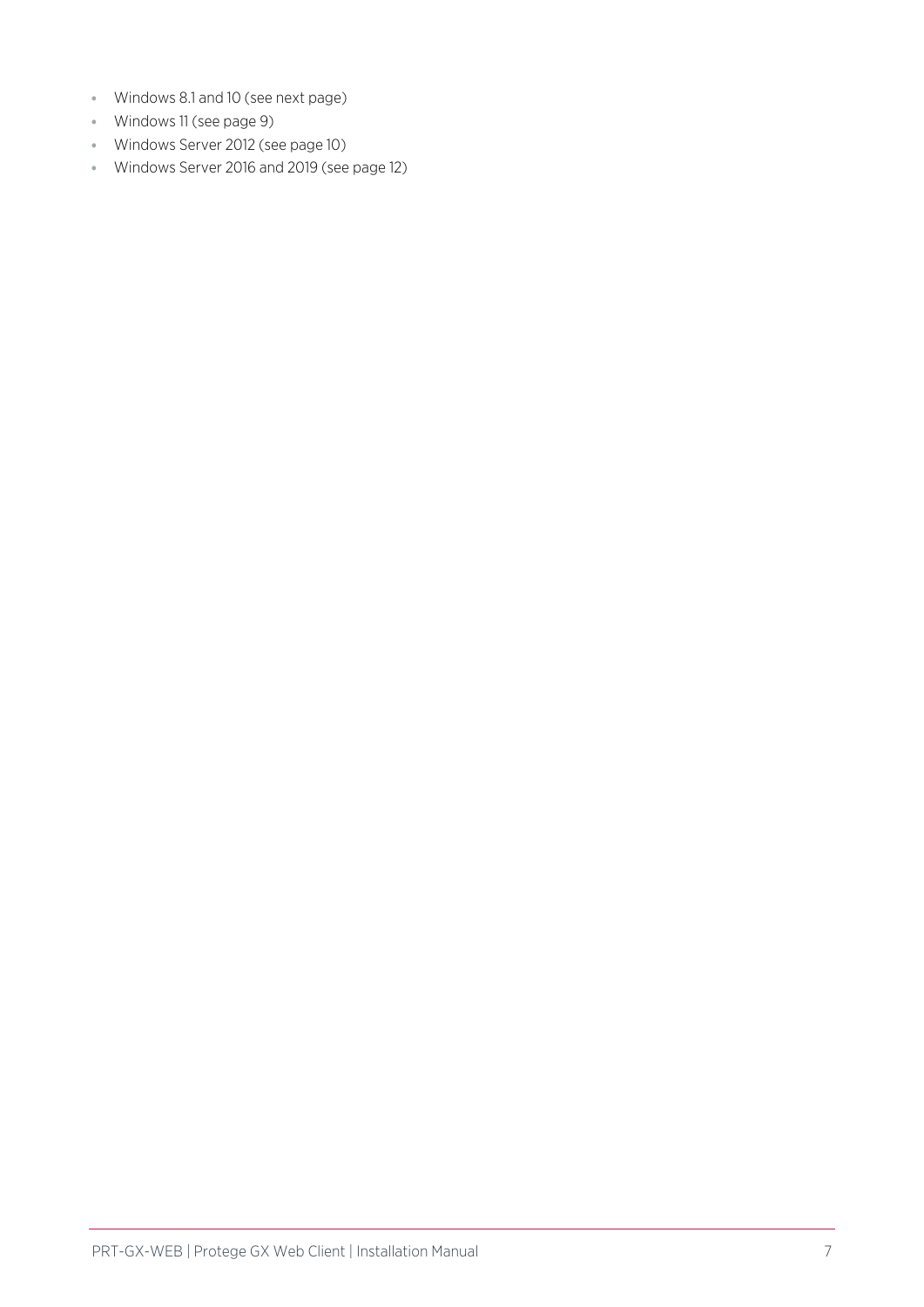### <span id="page-7-0"></span>Windows 8.1 and 10

- 1. Open the Control Panel and navigate to Programs | Turn Windows Features On or Off for Windows 8, and Programs and Features | Turn Windows Features On or Off for Windows 10.
- 2. In the dialog box, ensure that the fields shown in the image below are enabled.



3. Click OK.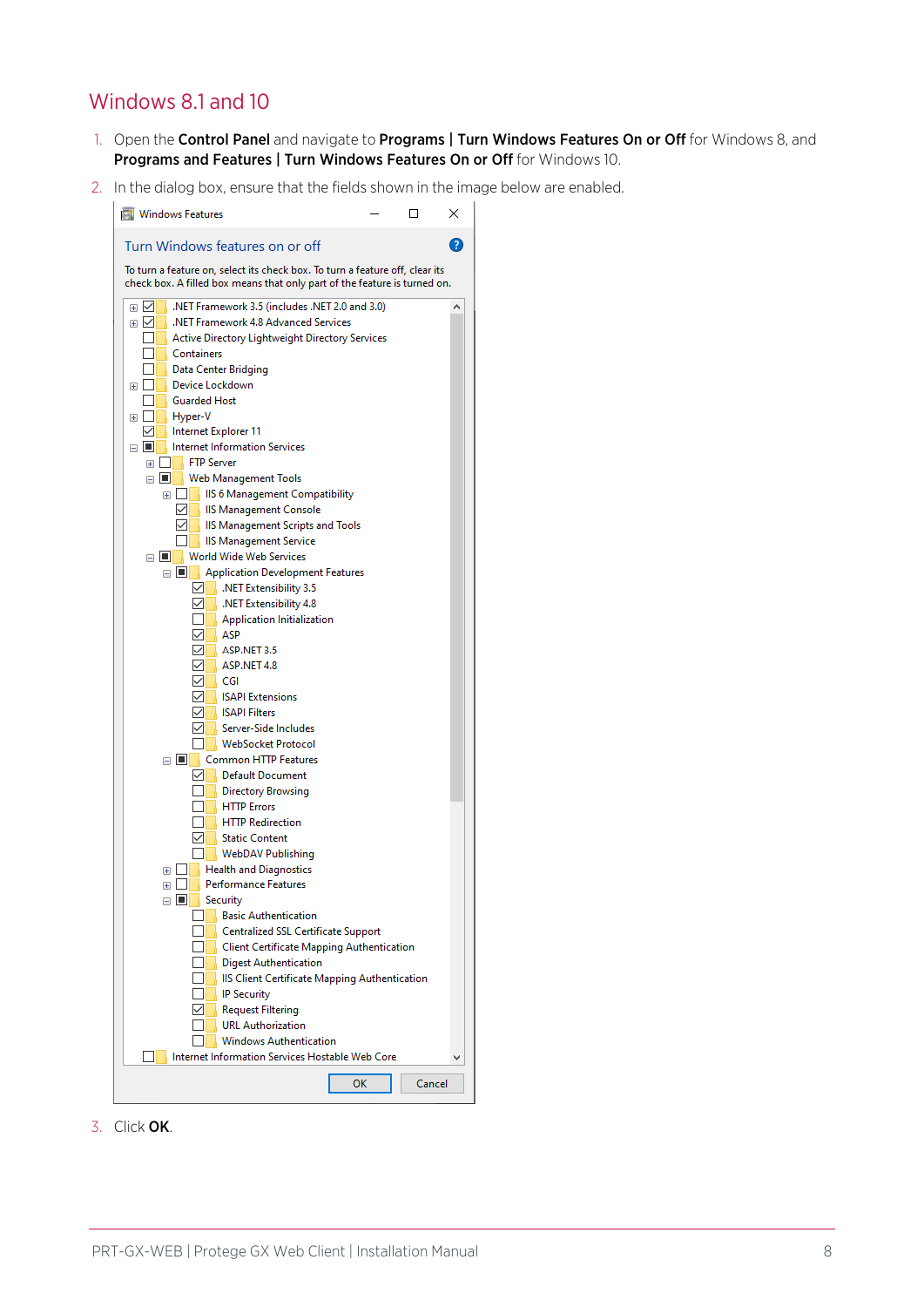### <span id="page-8-0"></span>Windows 11

- 1. Open Settings and navigate to Apps.
- 2. Select the **Optional features** section.
- 3. Click More Windows features to open the Windows Features dialog.
- 4. Ensure that the following settings are enabled:



#### 5. Click OK.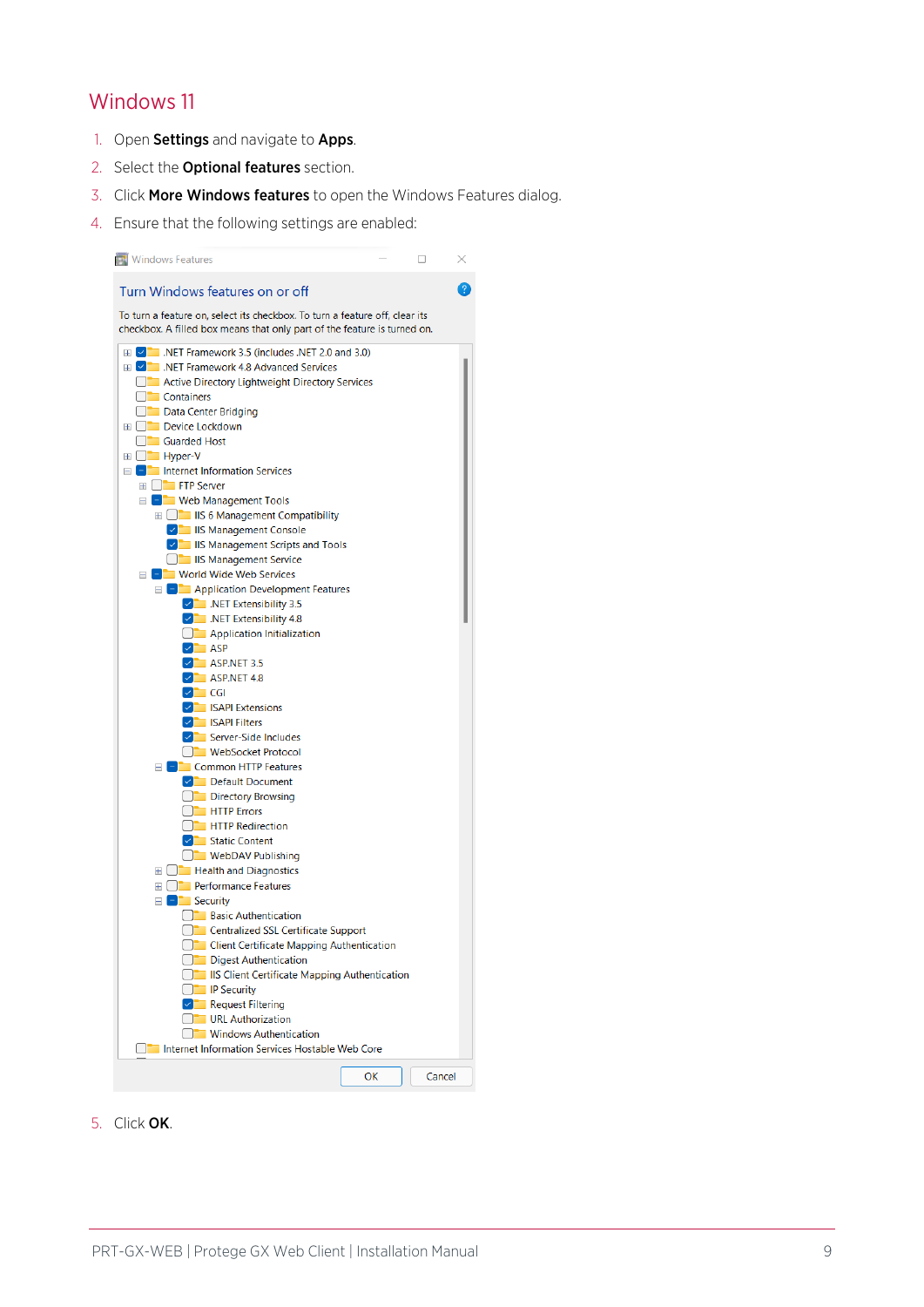### <span id="page-9-0"></span>Windows Server 2012

- 1. Launch the Server Manager.
- 2. From the Manage menu, select Add Roles and Features. This launches the Add Roles and Features Wizard.
- 3. From the **Server Roles** page, ensure that the following fields are enabled:

Select one or more roles to install on the selected server.



4. Expand the **Application Development** menu and ensure that the following fields are enabled: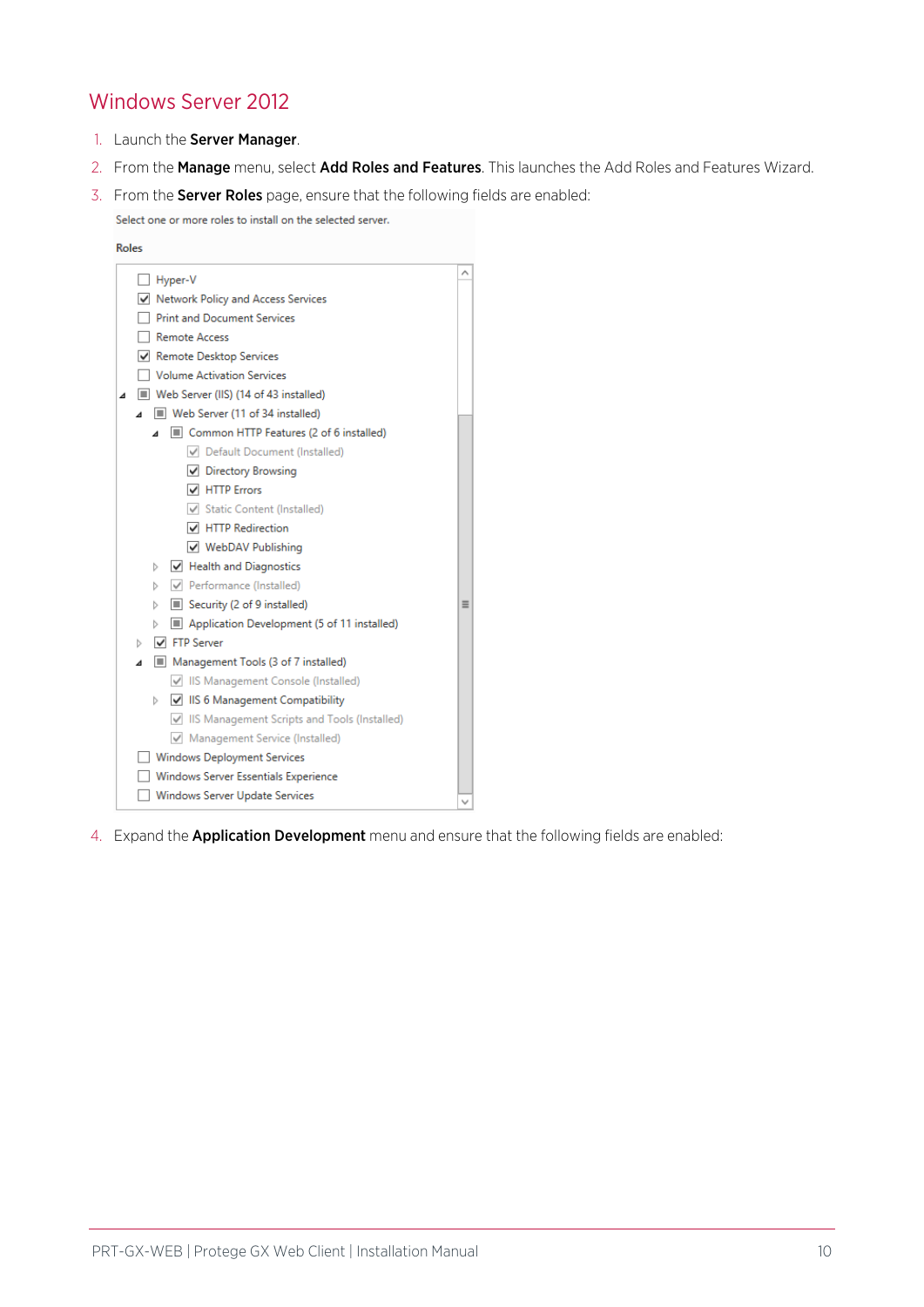Select one or more roles to install on the selected server.



- 5. Click Next.
- 6. From the Features page, ensure that the following .NET framework features are enabled.

Features △ ■ .NET Framework 3.5 Features (2 of 3 installed) NET Framework 3.5 (includes .NET 2.0 and 3.0) (Installed) **V** HTTP Activation Non-HTTP Activation (Installed) A III .NET Framework 4.5 Features (6 of 7 installed)  $\equiv$  $\sqrt{ }$  .NET Framework 4.5 (Installed)  $\sqrt{ }$  ASP.NET 4.5 (Installed) △ ■ WCF Services (4 of 5 installed) HTTP Activation Message Queuing (MSMQ) Activation (Installed) Named Pipe Activation (Installed) TCP Activation (Installed) TCP Port Sharing (Installed)  $\triangleright$   $\Box$  Background Intelligent Transfer Service (BITS) BitLocker Drive Encryption BitLocker Network Unlock □ BranchCache  $\Box$  Client for NFS Data Center Bridging Direct Play Enhanced Storage Failover Clustering Group Policy Management (Installed) Mah One (Installad)

7. Click **Next** to complete the setup and install the features.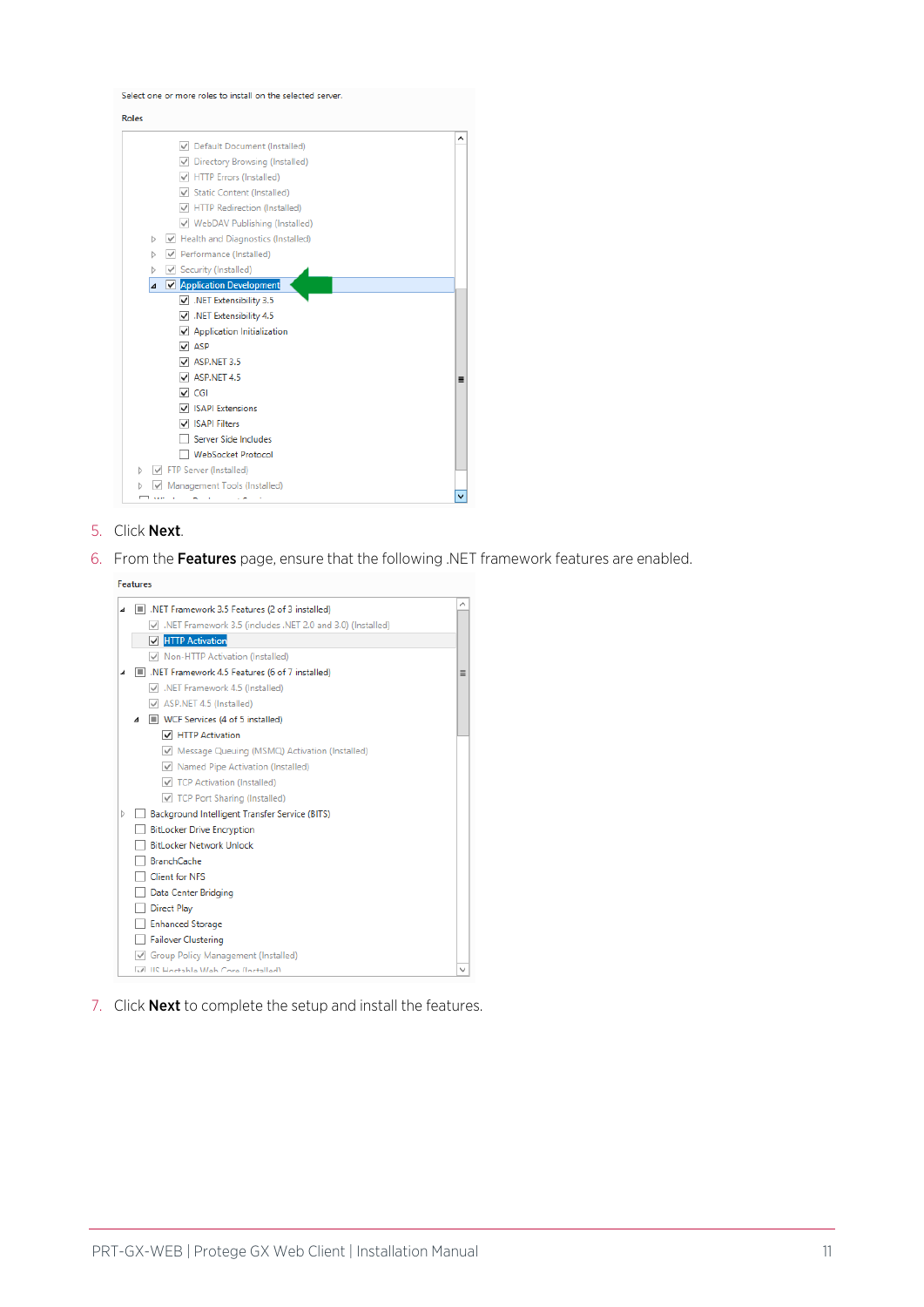### <span id="page-11-0"></span>Windows Server 2016 and 2019

- 1. Launch the Server Manager.
- 2. From the Manage menu, select Add Roles and Features. This launches the Add Roles and Features Wizard.
- 3. From the **Server Roles** page, ensure that the following fields are enabled: Select one or more roles to install on the selected server.



4. Expand the **Application Development** menu and ensure that the following fields are enabled: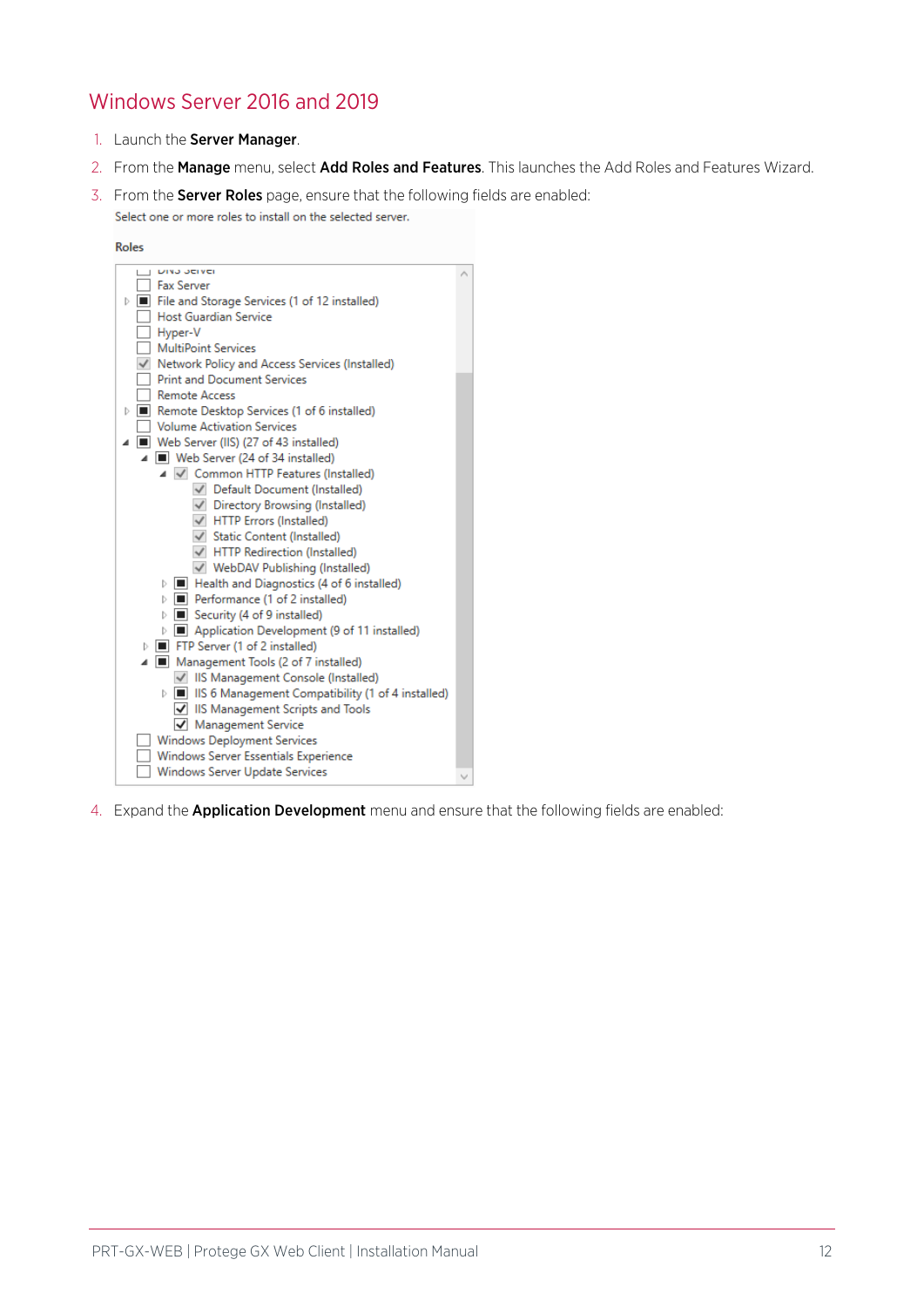Select the role services to install for Web Server (IIS)

**Role services** 

| √ Static Content                        |  |
|-----------------------------------------|--|
| <b>HTTP Redirection</b>                 |  |
| √ WebDAV Publishing                     |  |
| <b>Health and Diagnostics</b><br>⊻<br>Þ |  |
| Performance                             |  |
| Security                                |  |
| <b>Application Development</b>          |  |
| NET Extensibility 3.5                   |  |
| .NET Extensibility 4.6                  |  |
| Application Initialization              |  |
| ASP                                     |  |
| ASP.NET 3.5                             |  |
| ASP.NET 4.6                             |  |
| CGI                                     |  |
| <b>ISAPI Extensions</b>                 |  |
| <b>ISAPI Filters</b>                    |  |
| Server Side Includes                    |  |
| WebSocket Protocol                      |  |
| <b>FTP Server</b>                       |  |
| Management Tools                        |  |
|                                         |  |

- 5. Click Next.
- 6. From the Features page, ensure that the following .NET framework features are enabled.

Select one or more features to install on the selected server.

Features



7. Click **Next** to complete the setup and install the features.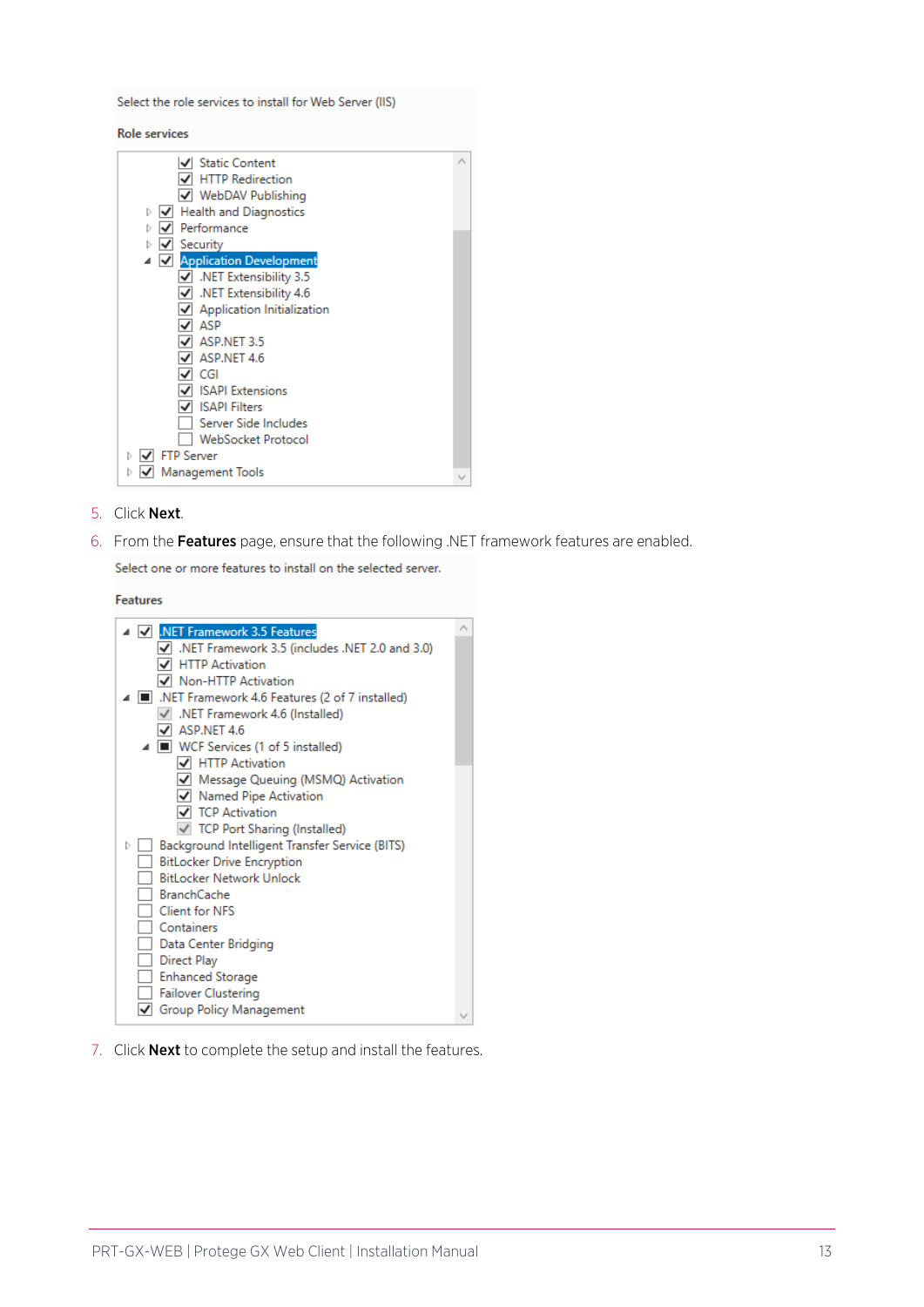### <span id="page-13-0"></span>Enabling the Required Application Pool Settings

Before installing the Protege GX SOAP Service the following application pool settings need to be enabled.

#### Enable 32-Bit Applications

- 1. Launch Internet Information Services (IIS) Manager.
	- Press the **Windows + R** keys to open the run prompt.
	- Type **inetmgr** into the search bar and press Enter.
- 2. Under IIS Manager's **Connections** menu, expand the node for the current server then click **Application Pools**.
- 3. In the Application Pools pane click DefaultAppPool.
- 4. In the Actions pane on the right click Advanced Settings.
- 5. In the General section, ensure that Enable 32-Bit Applications is set to True, as displayed below.

|               | $\vee$ (General)                             |                                |  |  |
|---------------|----------------------------------------------|--------------------------------|--|--|
|               | .NET CLR Version                             | v4.0                           |  |  |
|               | <b>Enable 32-Bit Applications</b>            | True<br>$\checkmark$           |  |  |
|               | Managed Pipeline Mode                        | Integrated                     |  |  |
|               | Name                                         | DefaultAppPool                 |  |  |
|               | Queue Length                                 | 1000                           |  |  |
|               | <b>Start Mode</b>                            | OnDemand                       |  |  |
|               | $\vee$ CPU                                   |                                |  |  |
|               | Limit (percent)                              | 0                              |  |  |
|               | <b>Limit Action</b>                          | <b>NoAction</b>                |  |  |
|               | Limit Interval (minutes)                     | 5                              |  |  |
|               | <b>Processor Affinity Enabled</b>            | False                          |  |  |
|               | <b>Processor Affinity Mask</b>               | 4294967295                     |  |  |
|               | Processor Affinity Mask (64-bit c 4294967295 |                                |  |  |
|               | $\times$ Process Model                       |                                |  |  |
| $\rightarrow$ | Generate Process Model Event Li              |                                |  |  |
|               | Identity                                     | <b>ApplicationPoolIdentity</b> |  |  |
|               | Idle Time-out (minutes)                      | 20                             |  |  |
|               | <b>Idle Time-out Action</b>                  | Terminate                      |  |  |

6. Click OK. Then close IIS Manager.

<span id="page-13-1"></span>Note: If this setting is not enabled, the Protege GX SOAP Service installation will fail. InstallShield Wizard will display a message advising that the installation was interrupted.

### Installing on a Machine Not Hosting the Protege GX Database

If you are installing the Protege GX SOAP Service on a machine that does not contain the SQL instance hosting the Protege GX database, follow the steps below in SQL Server Management Studio.

- 1. Open SQL Server Management Studio and connect to the relevant server.
- 2. Right-click on the SQL instance name (the top level icon) and select **Properties**.
- 3. Click on the Security tab and ensure that SQL Server and Windows Authentication Mode option is enabled.
- 4. Close the Server Properties window.
- 5. From the Object Explorer, navigate to Security | Logins.
- 6. Right-click NT Authority/System Login and select Properties.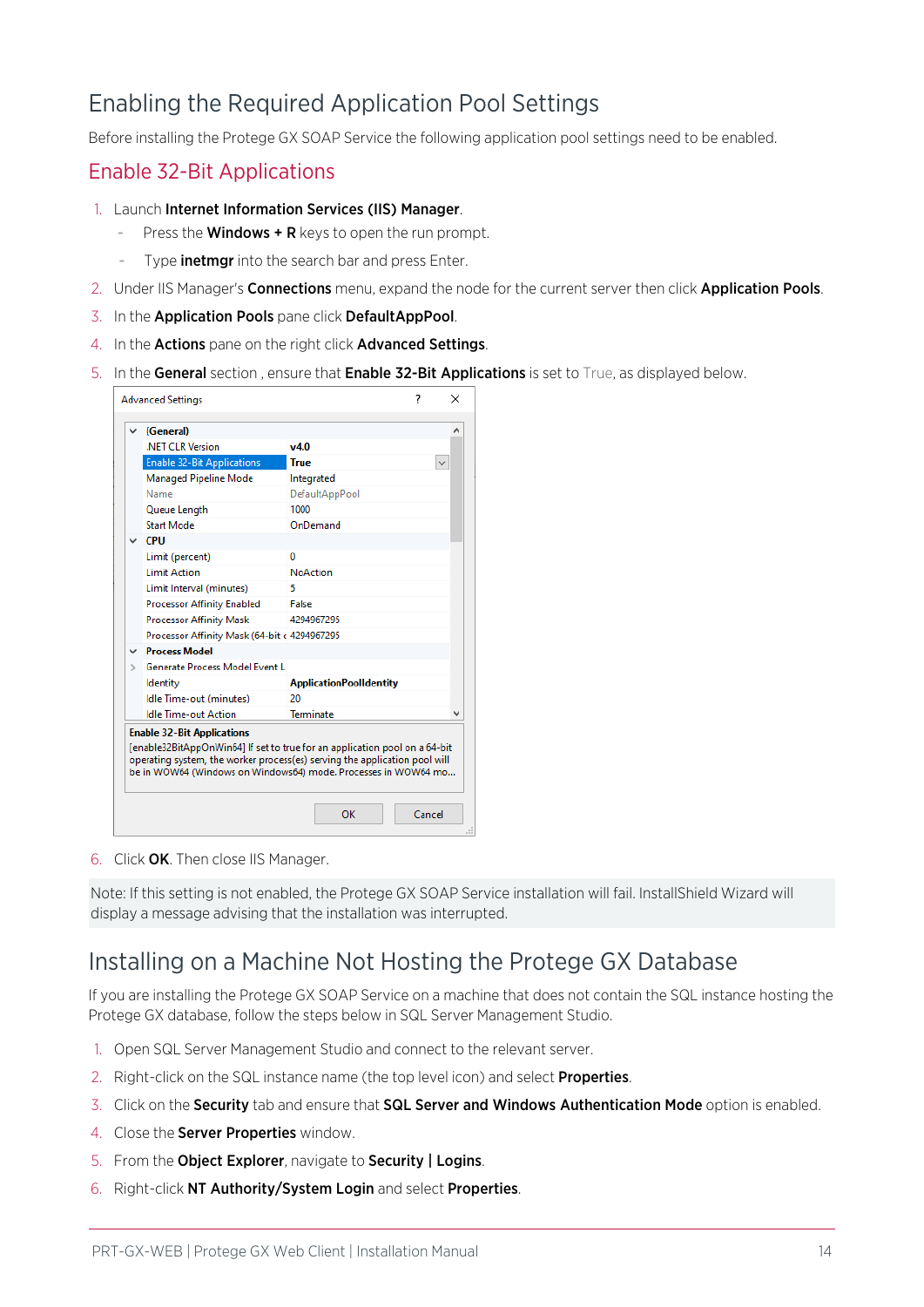- 7. Select User Mapping and enable the map checkboxes for the ProtegeGX and ProtegeGXEvents databases.
- 8. Assign the required Database Role for both the ProtegeGXEvents and ProtegeGX database by selecting both databases and enabling the **db\_owner** checkbox.
- 9. Click on the **Status** tab, ensure that Login is Enabled.
- 10. Click OK to close the Login Properties window.
- <span id="page-14-0"></span>11. Restart the SQL server instance from the Windows Services Manager to apply the changes.

### Installing the Protege GX SOAP Service

1. Run the supplied setup.exe file to launch the Protege GX SOAP Service Install Wizard.

If .NET version 4.6.2 is not installed the wizard will prompt an install/update.

- 2. Click Next to continue.
- 3. Read and accept the license agreement, then click **Next**.
- 4. Click Next.
- 5. In the Data Server installed PC name field provide the name of the machine that hosts the Protege GX data service.

Do not use localhost as the service will fail to operate.

- 6. If required, enable Windows Authentication for the Protege GX data server/web server communications and configure the WCF/IP ports.
	- You can use the default WCF TCP/IP ports, or specify the ports used by entering the new details. These options should be changed if another application on the target machine uses the default port, as this will cause the services to fail to start.

The Enable Windows Authentication on Protege GX Data Server/Web Server Communications option must match the selection made when installing the Protege GX server. For example, if Windows Authentication is enabled when installing the Protege GX server, Windows Authentication must also be enabled when installing the SOAP service.

- 7. Click Next.
- 8. Click **Install**
- <span id="page-14-1"></span>9. When the installation is complete, click Finish.

### Service Accessibility

#### HTTP version of the Protege GX SOAP Service

1. To confirm that the **HTTP** version of the service is accessible, open a web browser and enter the following link into the URL bar:

http://<pcname>.<domainname>:<portnumber>/ProtegeGXSOAPService/service.svc

The default port number is 8030. For the HTTP version, you can replace the <pcname>.<domainname> placeholders with localhost.

2. Press the **Enter** key. You should see a default page showing that the HTTP version of the SOAP service is operational.

#### HTTPS version of the Protege GX SOAP Service

1. To confirm that the HTTPS version of the service is accessible, enter the following link into the URL bar: https://<pcname>.<domainname>:<portnumber>/ProtegeGXSOAPService/service.svc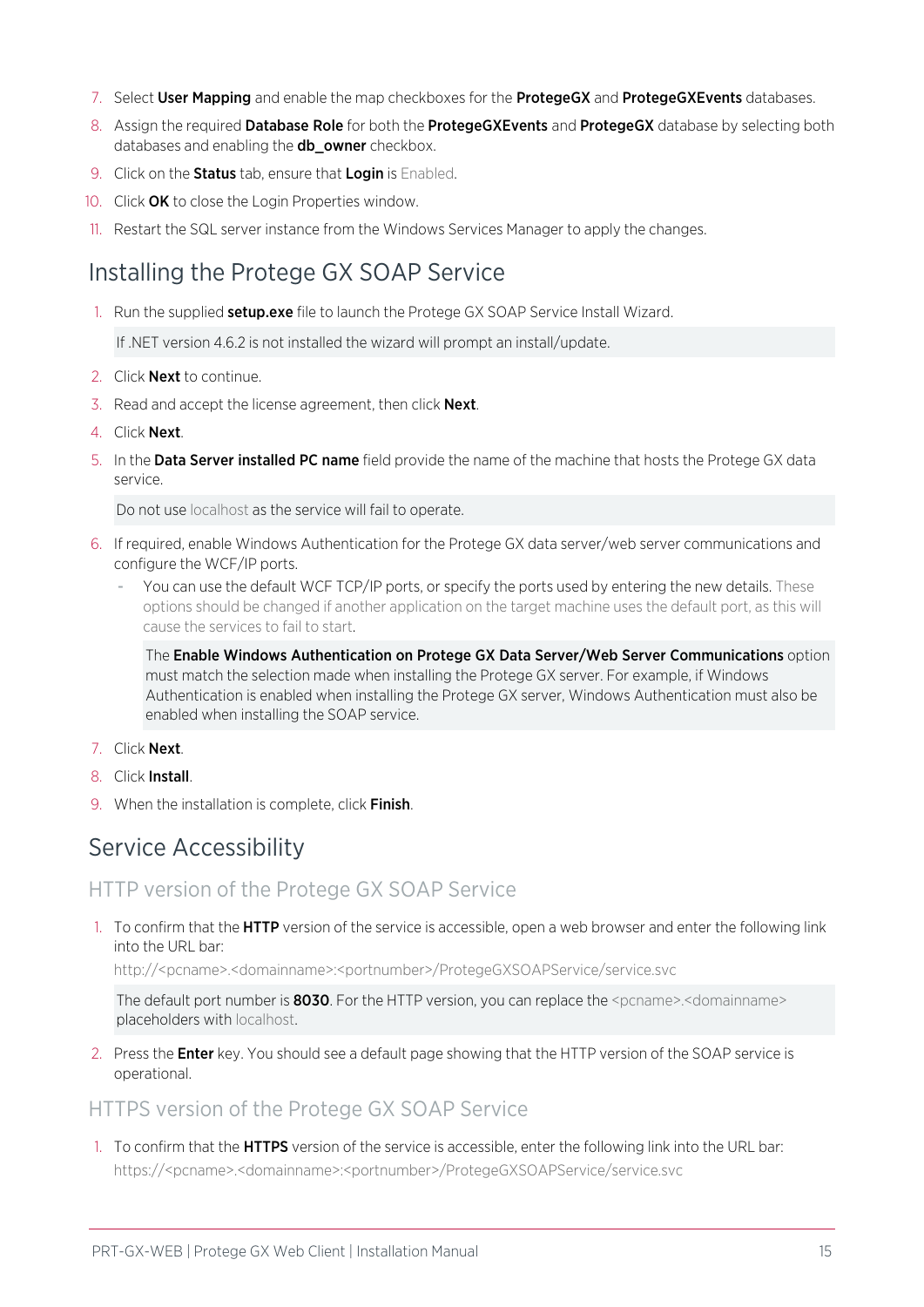The default port number is 8040. For the HTTPS version, entering localhost in place of <pcname> and <domainname> causes the certificate to load incorrectly and a red cross to appear indicating that the certificate is not trusted.

- 2. Press the Enter key.
- 3. Most web browsers will present you with a security warning because the SOAP service is using a self-signed certificate. Click the **Advanced** button and proceed to the site.

For more information see the Security Configuration section below.

4. You should see a default page showing that the HTTPS version of the SOAP service is operational. Note the https in the URL bar should be displayed in green.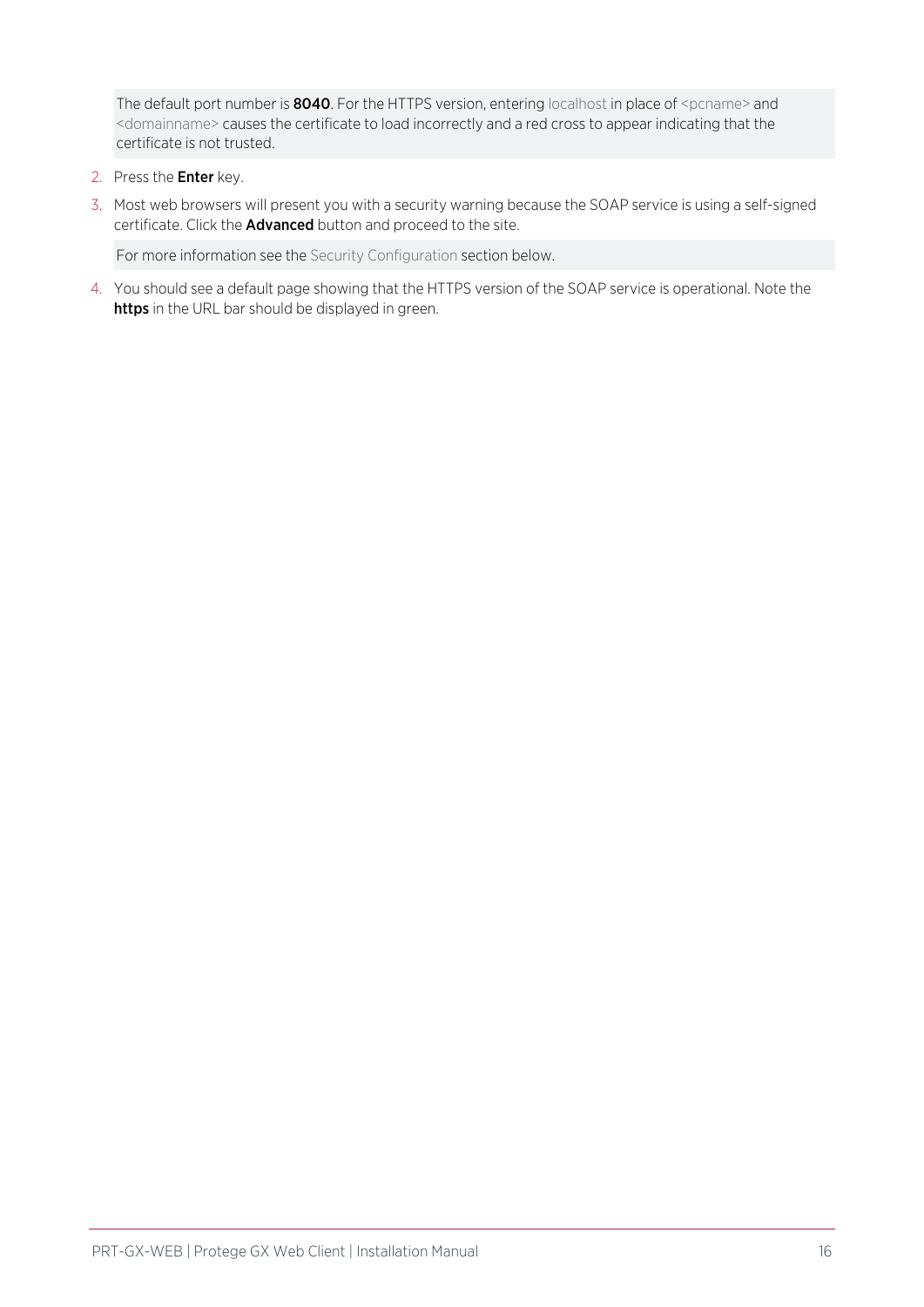# <span id="page-16-0"></span>Installing the Protege GX Web Client

<span id="page-16-1"></span>Following the prerequisite installations, you are able to install the web client. The web client must be installed on the same machine as the SOAP service.

### Protege GX Web Client Installation

- 1. Run the supplied web client installer by right clicking and selecting **Run as Administrator**.
- 2. This launches the install wizard. Click **Next** to continue.
- 3. Read and accept the license agreement, then click **Next**.
- 4. By default, the install wizard installs the web client and a tool used to export reports to PDF. Click Next to confirm the installation of both features.

To install only the web client, expand the drop-down menu for the **Export reports to PDF** feature and select This feature will not be available.

- 5. Click Next to accept the default PC name and port numbers. The default PC name should be changed if the Protege GX SOAP service is installed on another PC or remote server. The port numbers should be changed if there are other devices or services on the network that use the default ports.
- 6. Click Install to begin installation.
- <span id="page-16-2"></span>7. Click Finish.

### Correct Time Zone Fix

In some instances, the time displayed on the web client's index page is inaccurate. This is because PHP handles time zones differently to Windows. If you don't configure your PHP server with a time zone, it attempts to default to the Windows system time zone, but it doesn't always get this right. For example, in Australia if you set your PC to Brisbane time, the web client thinks the time zone should be 'Australia/Melbourne'. This is incorrect because daylight saving is observed in Melbourne, Victoria, but not in Brisbane, Queensland.

This can be fixed by editing the php.ini configuration file.

- 1. Locate the **php.ini** config file which, by default, is found in C:\Program Files (x86)\PHP on 64-bit machines, and C:\Program Files\PHP on 32-bit machines.
- 2. Open the  $php.ini$  file in a text editor.

Files in this directory require administrator permissions to edit. You may need to open the file as an administrator using an application like Notepad++, or make a copy in a different directory to edit and replace the original.

- 3. Press CTRL+F and enter date.timezone in the field to locate the line that needs changing.
- 4. You should see the line:

;date.timezone =

- 5. Remove the semicolon before date.timezone and enter a supported time zone from the list available on the PHP [website.](http://php.net/manual/en/timezones.php)
- 6. Once you have saved the  $ph$ , ini file, open the Internet Information Services Manager and restart the Protege GX Web site.
- 7. The web client should display the correct time the next time you log in.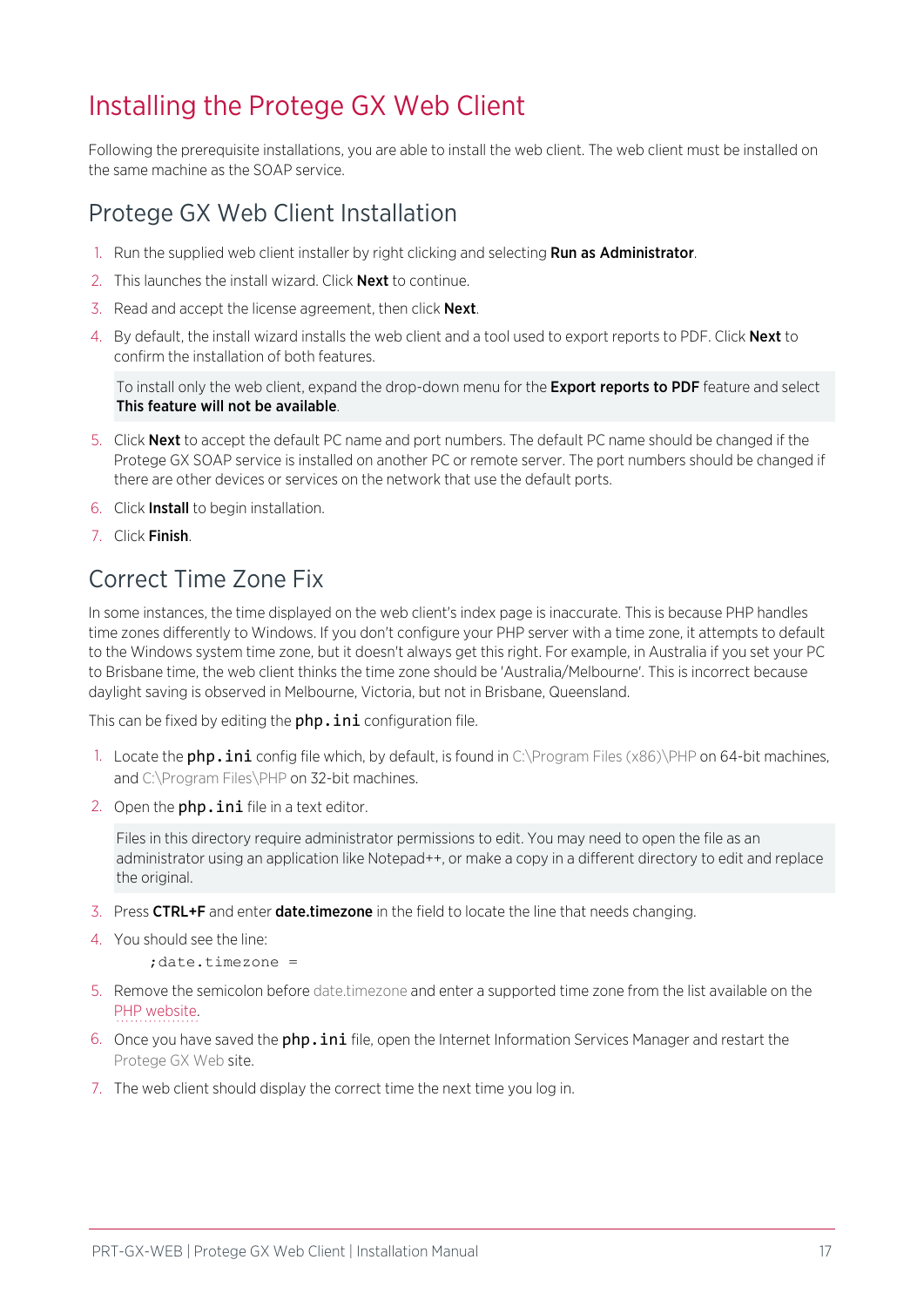### <span id="page-17-0"></span>Protege GX Web Client Validation

#### HTTP version of the Protege GX Web Client

1. To confirm that the HTTP version of the web client is accessible, open a web browser and enter the following link into the URL bar:

http://<pcname>.<domainname>:<portnumber>/ProtegeGXWebClient/login.php

The default port number is 8050. For the HTTP version, you can replace the <pcname>.<domainname> placeholders with localhost.

2. Press the **Enter** key. You should see a login page.

#### HTTPS version of the Protege GX Web Client

1. To access the **HTTPS** version of the web client, paste the following link into the URL bar and replace the placeholders with the relevant values:

https://<pcname>.<domainname>:<portnumber>/ProtegeGXWebClient/login.php

The default port number is **8060**. For the HTTPS version, entering localhost in place of  $\epsilon$  pcname> and <domainname> causes the certificate to load incorrectly and a red cross to appear indicating that the certificate is not trusted.

- 2. Press the **Enter** kev.
- 3. Most web browsers will present you with a security warning because the web client is using a self-signed certificate. Click the **Advanced** button and proceed to the site.

For more information see the Security Configuration section below.

4. The link should present a login page.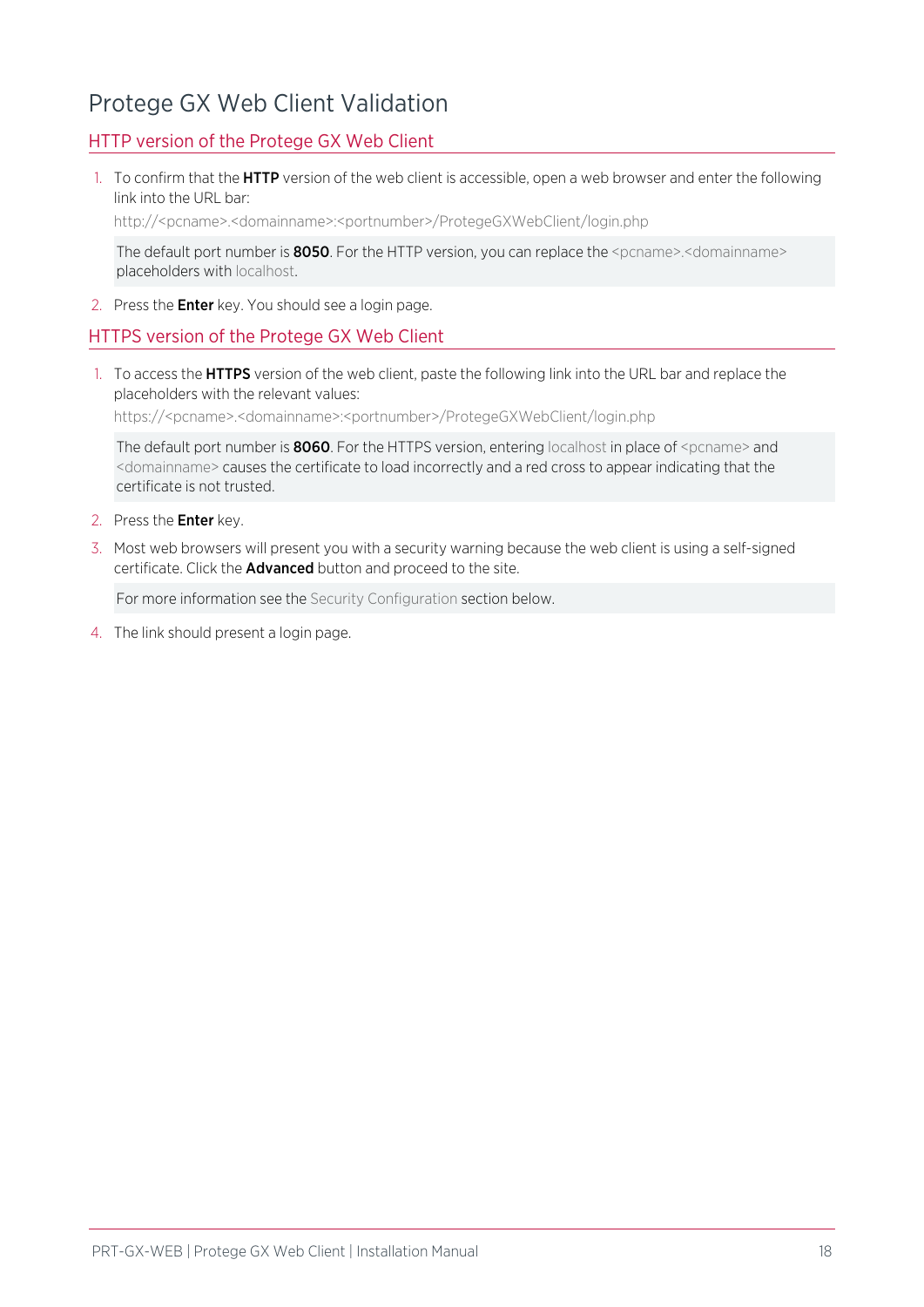# <span id="page-18-0"></span>Security Configuration

Secure communications require end-to-end encryption: that is, every connection between services or applications must be encrypted. To achieve this, each stage in the path must be secured by a trusted SSL certificate, which allows the applications to communicate using the HTTPS protocol. For the web client, there are two connections to consider:

- ⦁ Connection between the SOAP service and the web client
- ⦁ Connection between the web client and the user's web browser (or another application such as the Protege GX mobile app)

Both the SOAP service and the web client automatically generate a self-signed SSL certificate during installation. However, these certificates are not inherently trusted by web browsers and other applications, so the connection may be refused or flagged as insecure. There are two options to achieve a trusted connection:

- Recommended: Obtain and install a third-party certificate issued by a trusted certificate authority, such as: GoDaddy: https://www.godaddy.com/web-security/ssl-certificate
	- Network Solutions: https://www.networksolutions.com/
	- RapidSSL: https://www.rapidsslonline.com/
	- Let's Encrypt: https://letsencrypt.org/
- ⦁ Import a self-signed certificate into the trusted certificate store of each computer that will connect to each application. This can be either the certificate which was automatically generated during installation, or a custom self-signed certificate.

Once both the SOAP service and the web client have a trusted SSL certificate installed, you can securely connect to the web client via the HTTPS endpoint (see [previous](#page-17-0) page). This will remove the security warning which appears in the web browser when you navigate to the web client.

### <span id="page-18-1"></span>Using a Third-Party Certificate for SOAP

Once you have obtained a third-party certificate from a trusted certificate authority, you must install it in the ProtegeGX site in Internet Information Services (IIS) Manager. This secures the connection between the SOAP service and other applications.

This is the recommended method for securing the SOAP service on live sites.

#### Completing the Certificate Request

- 1. Open IIS Manager by pressing the **Windows + R** keys to open the **Run** prompt, then entering **inetmgr**.
- 2. In the IIS section, double-click Server Certificates.
- 3. From the Actions panel on the right, click Complete Certificate Request...
- 4. To locate your certificate file, click the ellipsis [...] button.
- 5. Select \*.\* as the file name extension.
- 6. Select the certificate and click Open.
- 7. Enter a Friendly name for the certificate file, then click OK.

#### Binding the Certificate to the ProtegeGX Site

- 1. In the **Connections** panel on the left of IIS Manager, expand the server where you installed the certificate.
- 2. Click the drop-down arrow next to **Sites** and select the **ProtegeGX** site.
- 3. In the **Actions** panel, click **Bindings...**
- 4. Select the https binding (port 8040) and click Edit....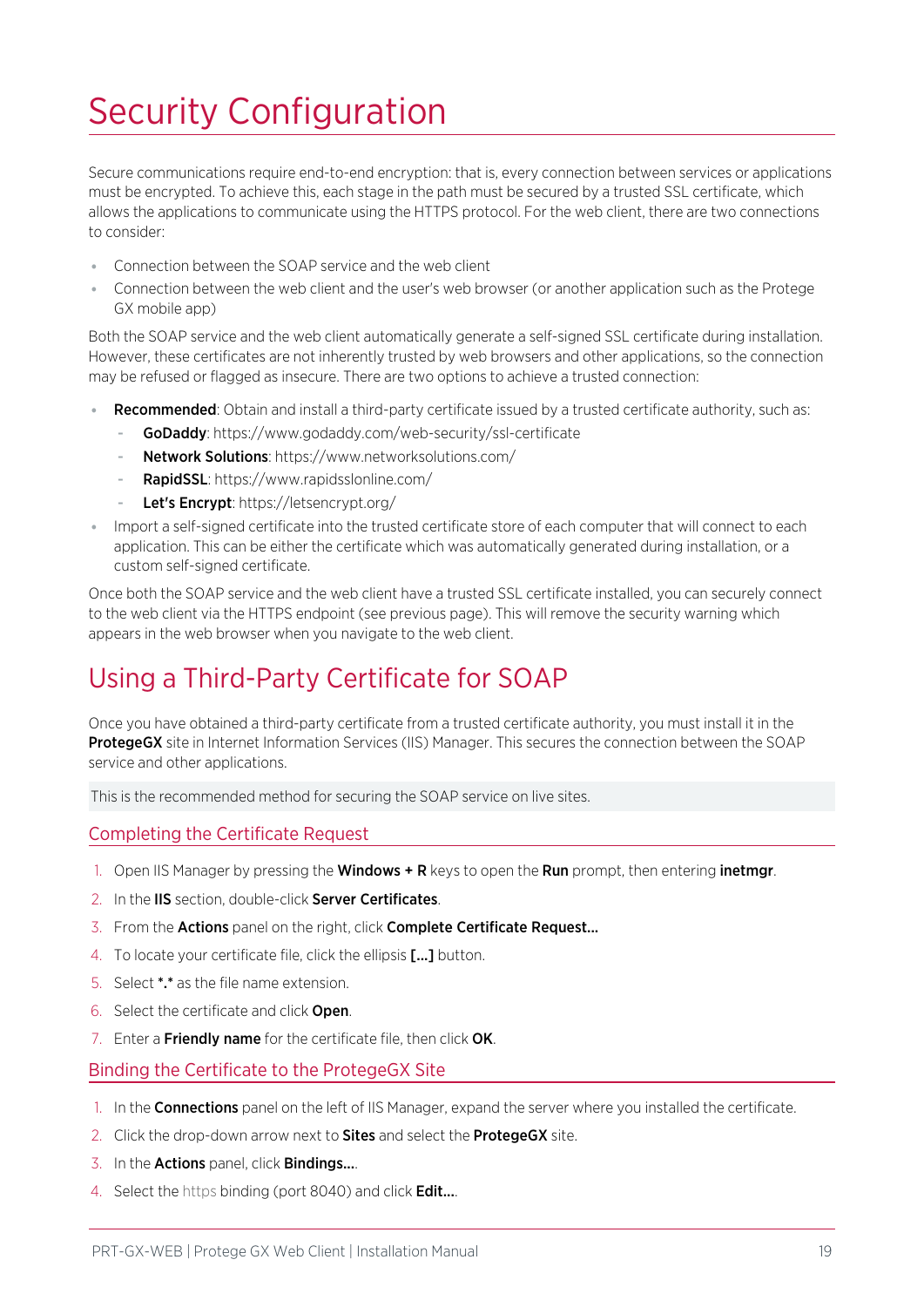- 5. Set the SSL certificate to the certificate you just installed. Click OK.
- 6. You will see a warning about overwriting the existing certificate. Click Yes.
- 7. Close the site bindings window and the IIS Manager window.

The SSL certificate installation is complete.

<span id="page-19-0"></span>When the SOAP service is upgraded, the certificate will be reset to the default. Repeat the steps above to rebind the custom certificate.

## Using a Self-Signed SSL Certificate for SOAP

As an alternative to a third-party certificate, you may use a self-signed certificate for the SOAP service. As selfsigned certificates are not inherently trusted by other computers and applications, it is necessary to import the certificate to the trusted root store of each other computer that will connect to the SOAP service directly.

The instructions below cover creating a custom self-signed certificate, binding it to a site, and importing it as a trusted certificate on other computers.

For live sites, it is recommended that you use a third-party certificate or a trusted certificate issued by your IT department.

#### Creating and Exporting a New Self-Signed Certificate

There are multiple methods to create a self-signed certificate. The steps below describe how to create a certificate using IIS Manager. Alternatively, you may create a certificate using a utility such as [OpenSSL,](https://www.openssl.org/) or a certificate may be supplied by your IT department.

- 1. Open IIS Manager by pressing the **Windows + R** keys to open the **Run** prompt, then entering **inetmgr**.
- 2. In the IIS section, double-click Server Certificates.
- 3. From the Actions panel on the right, click Create Self-Signed Certificate...
- 4. Enter a name for the certificate.
- 5. Set the certificate store to Personal.
- 6. Click OK. Your new certificate will be added to the list.
- 7. Double-click on the new certificate to view it.
- 8. Navigate to the **Details** tab and select **Copy to File...** The certificate export wizard will open.
- 9. Complete the instructions in the wizard, selecting these options:
	- Do not export the private key.
	- **Format:** DER encoded binary X.509 (.CER)
	- Specify the name and location where you want to export the certificate.
- 10. Click Finish to complete the export.

#### Binding the Certificate to the ProtegeGX Site

- 1. In the **Connections** panel on the left of IIS Manager, expand the server where you installed the certificate.
- 2. Click the drop-down arrow next to **Sites** and select the **ProtegeGX** site.
- 3. In the **Actions** panel, click **Bindings...**
- 4. Select the https binding and click **Edit...**
- 5. Set the SSL certificate to the certificate you just installed. Click OK.
- 6. You will see a warning about overwriting the existing certificate. Click Yes.
- 7. Close the site bindings window and the IIS Manager window.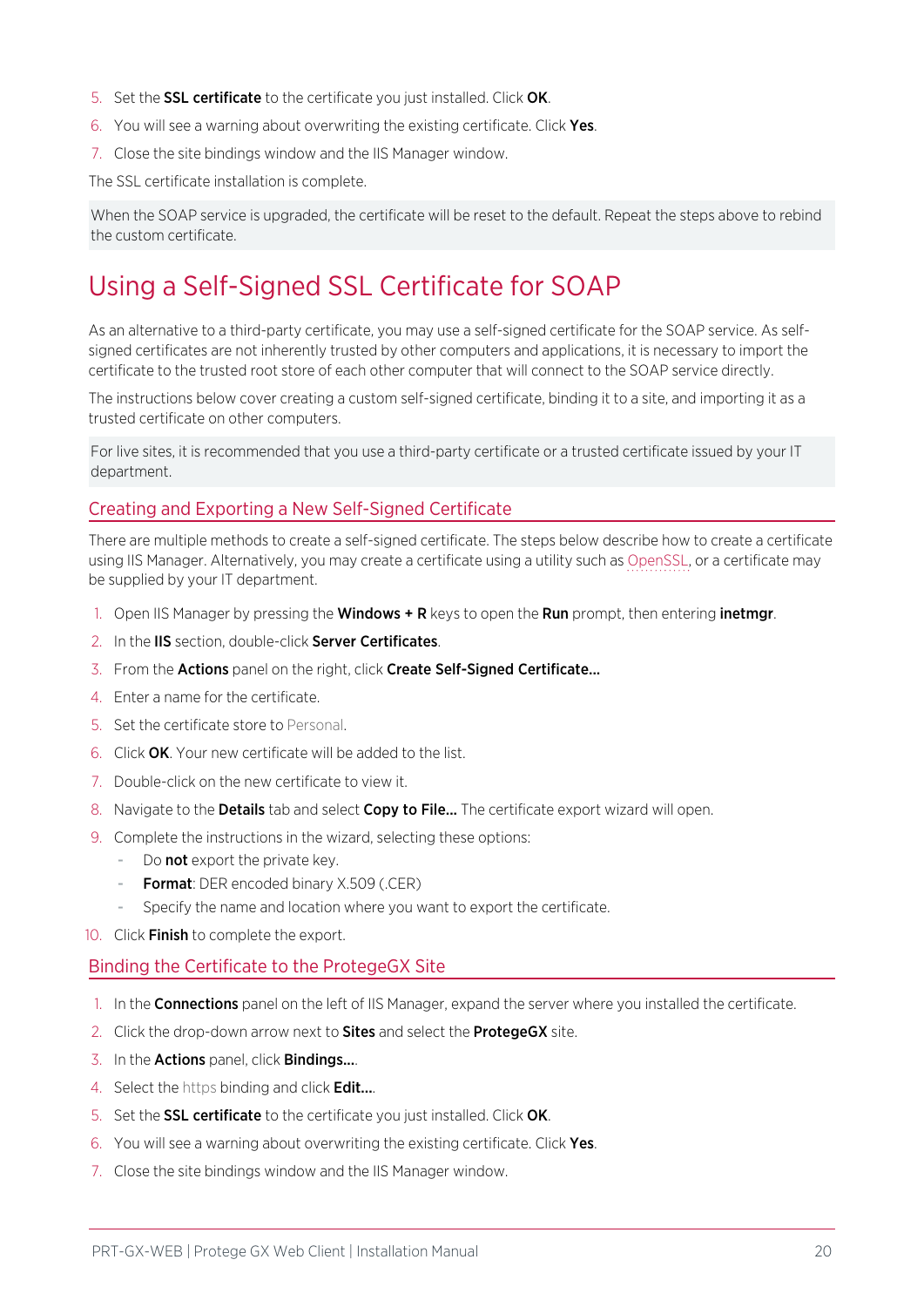When the SOAP service is upgraded, the certificate will be reset to the default. Repeat the steps above to rebind the custom certificate.

#### Importing the Certificate to Another Computer

This section must be completed on each computer that will connect directly to the SOAP service.

- 1. Open the certificate manager by pressing **Windows**  $+ R$ , then entering **certim.msc**.
- 2. Browse to Certificates Local Computer > Trusted Root Certification Authorities > Certificates.
- 3. Right click on the Certificates folder and select **All Tasks > Import...**. This will open the certificate import wizard.
- 4. Click Next.
- 5. Browse to and select the certificate file that you exported.
- 6. Select the option to **Place all certificates in the following store** and enter Trusted Root Certification Authorities as the certificate store.
- <span id="page-20-0"></span>7. Click Finish to complete the import.

## Using a Third-Party Certificate for the Web Client

Once you have obtained a third-party certificate from a trusted certificate authority, you must install it in the ProtegeGXWeb site in Internet Information Services (IIS) Manager. This secures the connection between the web client and web browser or mobile app, and will remove any security warnings.

This is the recommended method for securing the web client on live sites.

#### Completing the Certificate Request

- 1. Open IIS Manager by pressing the Windows + R keys to open the Run prompt, then entering inetmgr.
- 2. In the IIS section, double-click Server Certificates.
- 3. From the **Actions** panel on the right, click **Complete Certificate Request...**
- 4. To locate your certificate file, click the ellipsis [...] button.
- 5. Select \*.\* as the file name extension.
- 6. Select the certificate and click Open.
- 7. Enter a Friendly name for the certificate file, then click OK.

#### Binding the Certificate to the ProtegeGXWeb Site

- 1. In the **Connections** panel on the left of IIS Manager, expand the server where you installed the certificate.
- 2. Click the drop-down arrow next to **Sites** and select the **ProtegeGXWeb** site.
- 3. In the **Actions** panel, click **Bindings...**
- 4. Select the https binding (port 8060) and click Edit....

Alternatively, you can add a new binding for the default HTTPS port of 443. This removes the need to enter the port number in the URL when connecting to the web client.

- 5. Set the SSL certificate to the certificate you just installed. Click OK.
- 6. You will see a warning about overwriting the existing certificate. Click Yes.
- 7. Close the site bindings window and the IIS Manager window.

When the web client is upgraded, the certificate will be reset to the default. Repeat the steps above to rebind the custom certificate.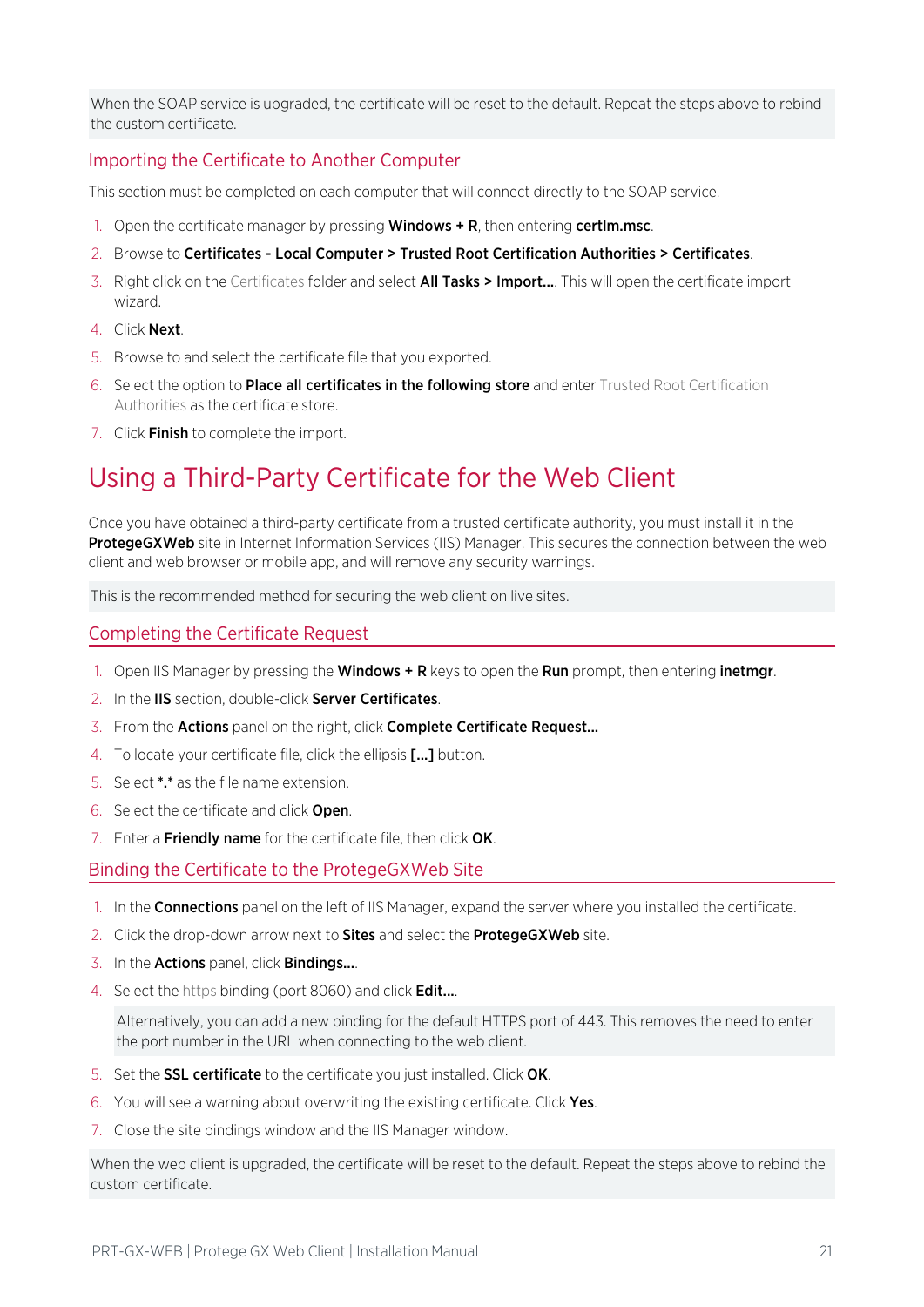# <span id="page-21-0"></span>Using a Self-Signed Certificate for the Web Client

As an alternative to a third-party certificate, you may use a self-signed certificate for the web client. As self-signed certificates are not inherently trusted by other computers and applications, it is necessary to import the certificate to the trusted root store of each other computer and mobile device that will connect to the web client.

The instructions below cover creating a custom self-signed certificate, binding it to a site, and importing it as a trusted certificate on other computers.

For live sites, it is recommended that you use a third-party certificate or a trusted certificate issued by your IT department.

#### Creating and Exporting a New Self-Signed Certificate

There are multiple methods to create a self-signed certificate. The steps below describe how to create a certificate using IIS Manager. Alternatively, you may create a certificate using a utility such as [OpenSSL,](https://www.openssl.org/) or a certificate may be supplied by your IT department.

- 1. Open IIS Manager by pressing the **Windows + R** keys to open the **Run** prompt, then entering *inetmgr.*
- 2. In the IIS section, double-click Server Certificates.
- 3. From the Actions panel on the right, click Create Self-Signed Certificate...
- 4. Enter a name for the certificate.
- 5. Set the certificate store to Personal.
- 6. Click OK. Your new certificate will be added to the list.
- 7. Double-click on the new certificate to view it.
- 8. Navigate to the Details tab and select Copy to File... The certificate export wizard will open.
- 9. Complete the instructions in the wizard, selecting these options:
	- Do not export the private key.
	- Format: DER encoded binary X.509 (.CER)
	- Specify the name and location where you want to export the certificate.
- 10. Click Finish to complete the export.

#### Binding the Certificate to the ProtegeGXWeb Site

- 1. In the **Connections** panel on the left of IIS Manager, expand the server where you installed the certificate.
- 2. Click the drop-down arrow next to **Sites** and select the **ProtegeGXWeb** site.
- 3. In the **Actions** panel, click **Bindings...**
- 4. Select the https binding (port 8060) and click Edit....

Alternatively, you can add a new binding for the default HTTPS port of 443. This removes the need to enter the port number in the URL when connecting to the web client.

- 5. Set the SSL certificate to the certificate you just installed. Click OK.
- 6. You will see a warning about overwriting the existing certificate. Click Yes.
- 7. Close the site bindings window and the IIS Manager window.

When the web client is upgraded, the certificate will be reset to the default. Repeat the steps above to rebind the custom certificate.

#### Importing the Certificate to Another Computer

This section must be completed on each computer that will connect to the web client.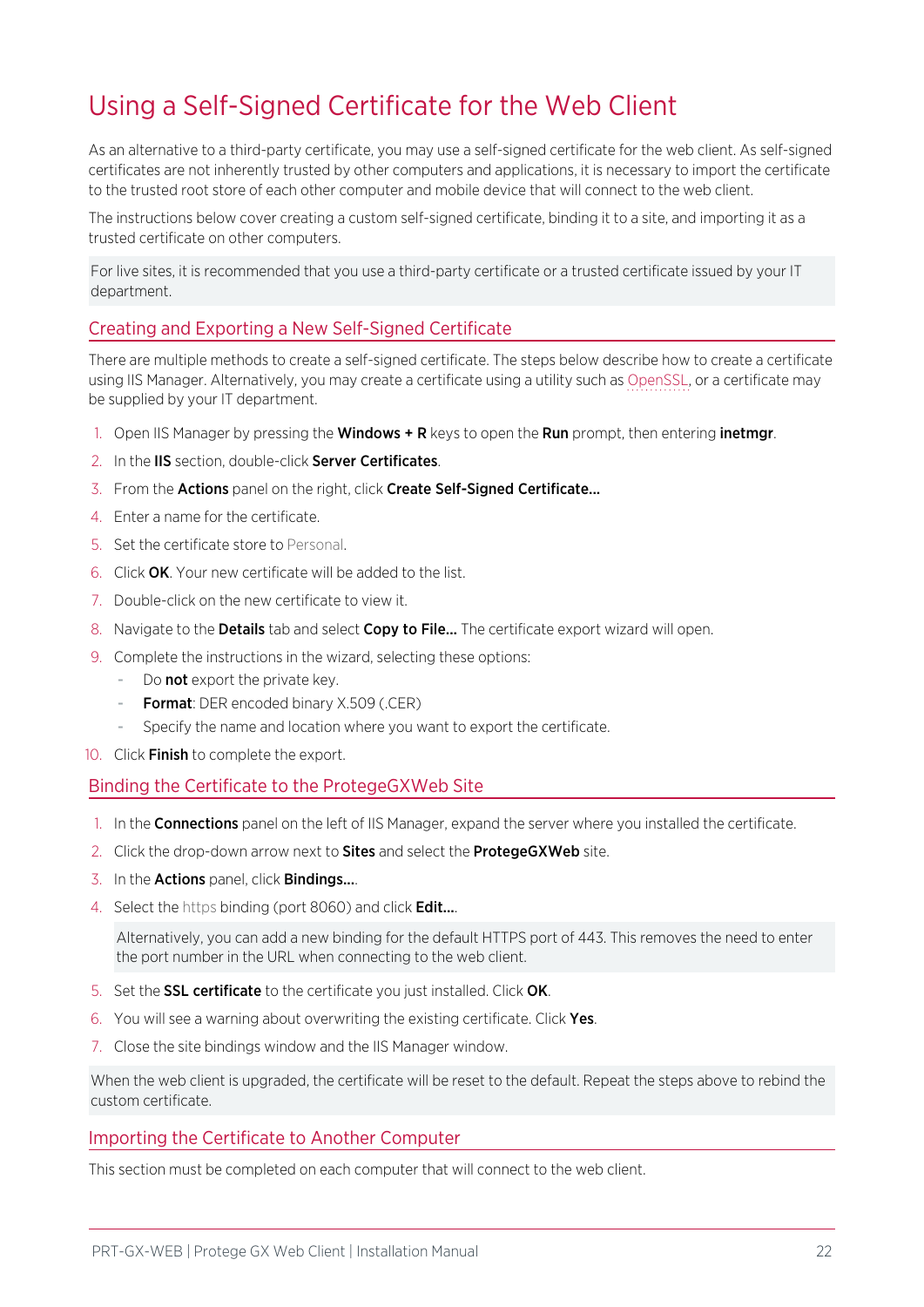- 1. Open the certificate manager by pressing **Windows**  $+ R$ , then entering **certim.msc**.
- 2. Browse to Certificates Local Computer > Trusted Root Certification Authorities > Certificates.
- 3. Right click on the Certificates folder and select **All Tasks > Import...**. This will open the certificate import wizard.
- 4. Click Next.
- 5. Browse to and select the certificate file that you exported.
- 6. Select the option to **Place all certificates in the following store** and enter Trusted Root Certification Authorities as the certificate store.
- 7. Click **Finish** to complete the import.

The SSL certificate installation is complete. This should remove the security warning which appears when you access the web client in a web browser. If the security warning is still present, consult the documentation for your web browser for any additional requirements.

## <span id="page-22-0"></span>Setting the Secure Flag for Session Cookies

Setting the secure flag for session cookies can prevent certain kinds of attacks by allowing the cookie to be sent over HTTPS only.

Setting the secure flag will prevent the web client from accepting HTTP connections. It will only be accessible via HTTPS.

- 1. Navigate to the web client's installation directory, which is by default C:\Program Files (x86)\Integrated Control Technology\Protege GX Web Client.
- 2. In the php directory, open the php.ini file.

Administrator permissions are required to edit files in this location. You must open the file as an administrator (using a text editor such as Notepad++). Alternatively, you can copy the file to a different location, edit and save the file, then paste into the original location, granting administrator permission to replace the original file.

3. Locate the line that reads:

```
;session.cookie_secure =
```
4. Remove the comment; and add the value 1, so that the line reads:

```
session.cookie secure = 1
```
- 5. Save the file.
- 6. Open the IIS Manager by pressing the **Windows + R** keys to open the **Run** prompt, then entering **inetmgr**.
- 7. In the pane on the right side, click Restart to restart the web server.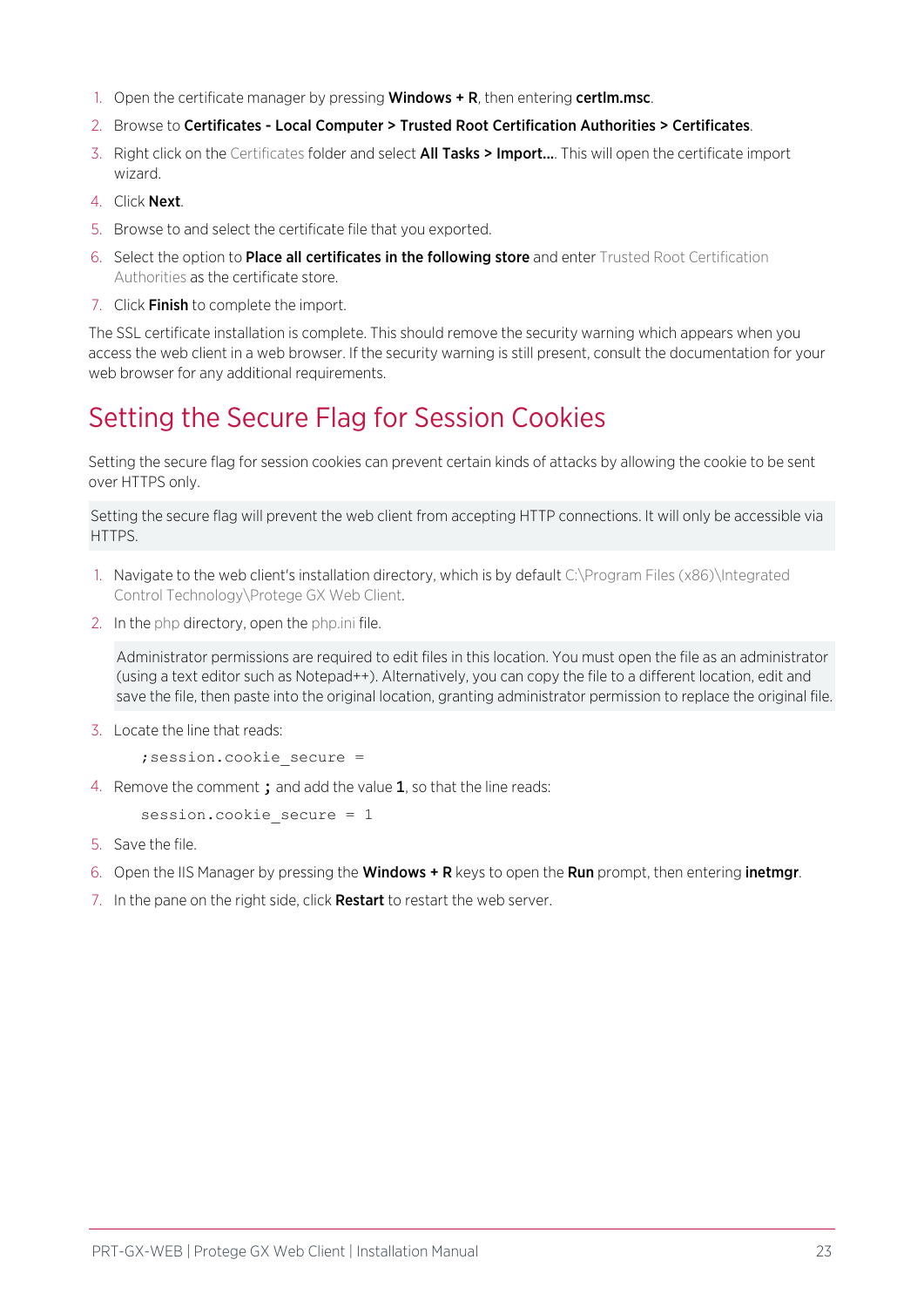# <span id="page-23-0"></span>Troubleshooting

<span id="page-23-1"></span>This section deals with some common problems related to the Protege GX SOAP Service and Web Client installation, their causes, and potential solutions.

# Page Not Found

#### Problem:

A blank page, or a page with rectangular boxes with cross symbols, or a static content handler error is displayed.

#### Cause:

This frequently occurs when IIS has not been installed correctly due to missing prerequisites.

#### Solution:

- 1. Enable the required fields shown in the topic Enabling the Required Windows Features (see [page 6\).](#page-5-2)
- 2. Uninstall and reinstall the Protege GX SOAP Service.

OR

- 1. Navigate to Control Panel | Programs and Features | Turn Windows Features On/Off.
- 2. Locate and enable Static Content under Internet Information Services | World Wide Web Services | Common HTTP Features.
- <span id="page-23-2"></span>3. Restart IIS.

# Communication Fault/Failure

To view a communication fault/failure, open the **Windows Event Viewer**.

#### Problem:

Communication error when attempting to log in to the Protege GX Web Client.

#### Cause:

This issue is commonly caused by security binding inconsistencies between the Protege GX Data Service and the Protege GX SOAP Service.

#### Solution:

- 1. Navigate to the Protege GX installation folder and open the GXSV.exe.config file.
- 2. Search for the following tag: <security mode="None" />
- 3. In a new file explorer window, navigate to C:\inetpub\wwwroot\ProtegeGXSOAPService,
- 4. Open the **web.config** file and search for the same tag: <security mode="None" />
- 5. If the tag is not found in the GXSV.exe.config file but is found in web.config file, remove the tag from the web.config file.
- 6. If the tag is found in the GXSV.exe.config file but is not found in web.config file, add the tag to the web.config file, in the same location as it appears in the GXSV.exe.config file.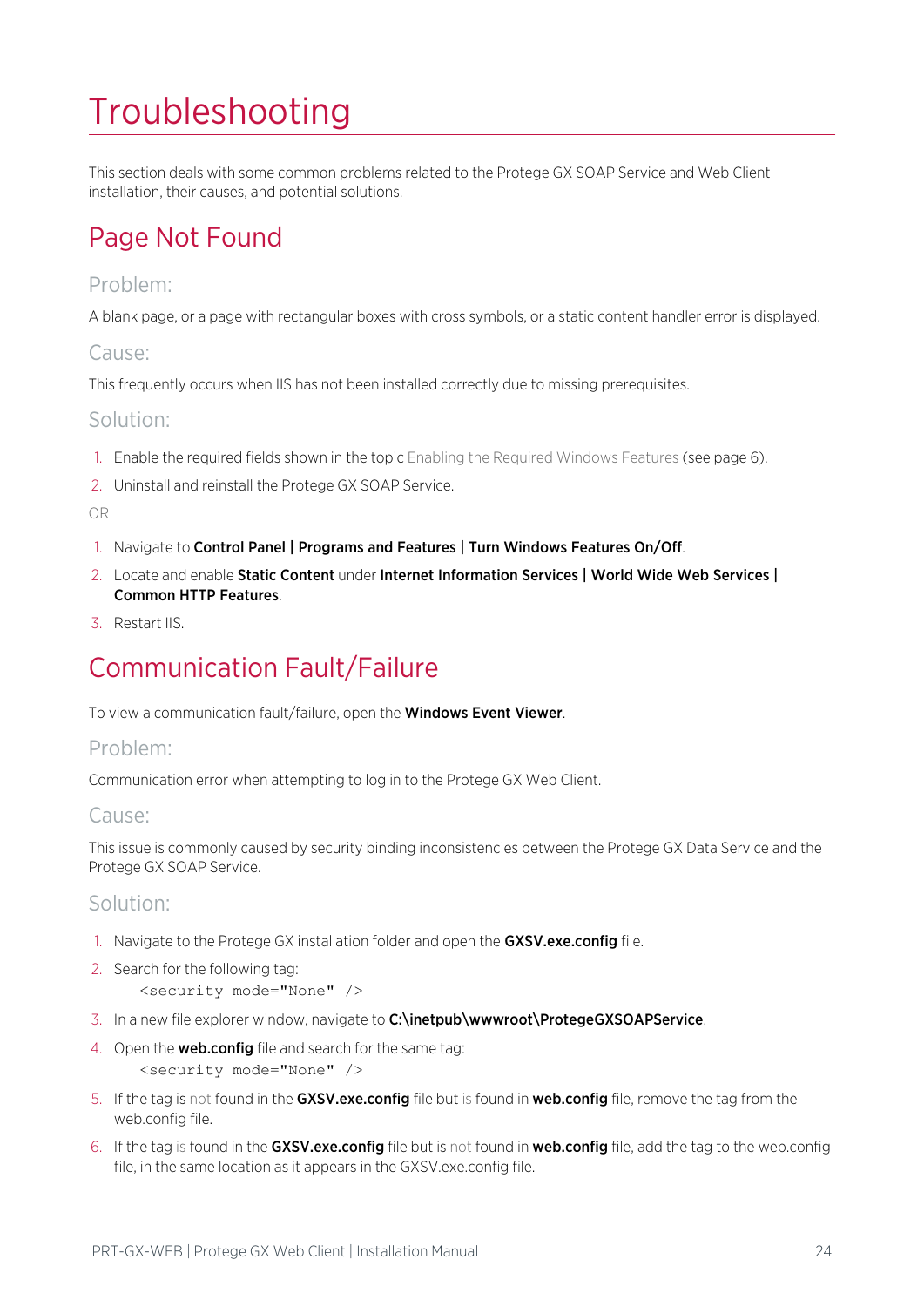# <span id="page-24-0"></span>CGI Failure

### Problem:

When attempting to access the Protege GX Web Client, you are presented with the following page:



The FastCGI settings may not be properly enabled in IIS during installation.

#### Solution 1:

If PHP was already installed before running the Protege GX SOAP service installation, ensure that the PHP CGI executable is available in the PHP installation folder. If you are unsure of this, re-run the PHP installation and select FastCGI as the web server.

#### Solution 2:

- 1. Launch the Internet Information Services (IIS) Manager and select the top-level server node in the left-hand pane.
- 2. Select Fast CGI Settings.
- 3. Check whether there is an entry with the following parameters:
	- Full Path:
		- C:\Program Files (x86)\Integrated Control Technology\Protege GX Web Client\php\php-cgi.exe for 64-bit Windows
		- C:\Program Files\Integrated Control Technology\Protege GX Web Client\php\php-cgi.exe for 32-bit Windows
	- **Arguments**: (blank)
	- Max. Instances: 0
	- Instance Max. Requests: 10000
- 4. If the record is present, click the ellipsis button in the **Environment Variables** line.
- 5. Ensure that the following parameters match:
	- PHP\_FCGI\_MAX\_REQUESTS: 10000
	- PHPRC: C:\Program Files (x86)\PHP for 64-bit Windows or C:\Program Files\PHP for 32-bit Windows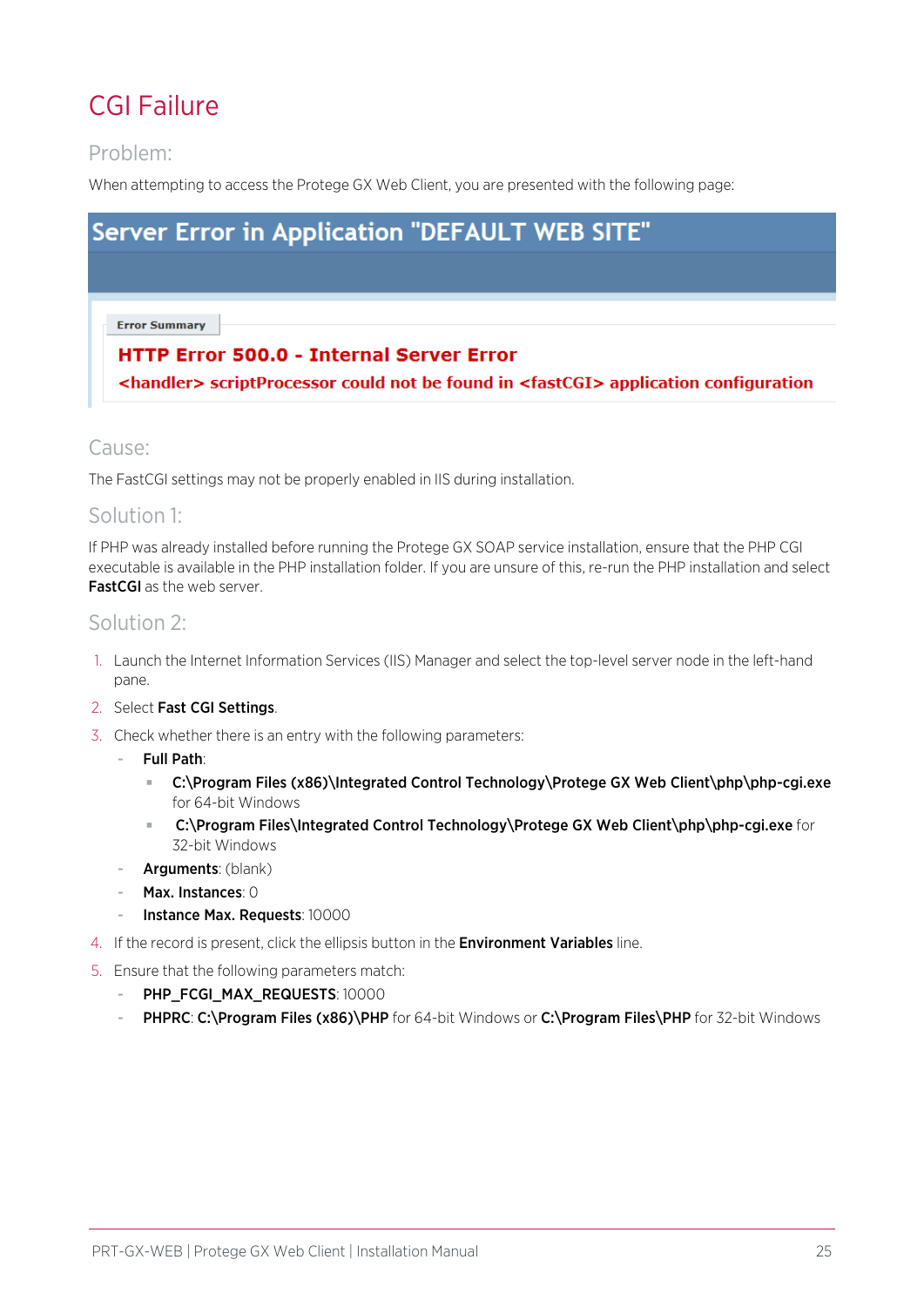|                                                | ş.<br>×<br><b>EnvironmentVariables Collection Editor</b>                                                                                                                                                                                       |                                                              |
|------------------------------------------------|------------------------------------------------------------------------------------------------------------------------------------------------------------------------------------------------------------------------------------------------|--------------------------------------------------------------|
| Members:<br>0 PHP_FCGI_MAX_REQUESTS<br>1 PHPRC | PHP_FCGI_MAX_REQUESTS properties:<br>$\frac{1}{2}$ $\frac{1}{2}$ $\frac{1}{2}$<br>t<br>⊿ Misc<br>$\mathbf +$<br>PHP_FCGI_MAX_REQUESTS<br>Name<br>10000<br>Value                                                                                |                                                              |
| Add<br>Remove                                  | EnvironmentVariables Collection Editor<br>PHPRC properties:<br>Members:<br>0 PHP_FCGI_MAX_REQUESTS<br>$\frac{1}{2}$ $\frac{1}{2}$ $\frac{1}{2}$<br>$\ddot{\phantom{1}}$<br><b>T</b> PHPRC<br>4 Misc<br>$\color{red} \bigstar$<br>Name<br>Value | ?<br>$\times$<br><b>PHPRC</b><br>C:\Program Files (x86)\PHP\ |
|                                                | Add<br>Remove                                                                                                                                                                                                                                  | <b>OK</b><br>Cancel<br>$\ldots$                              |

- 6. If this record does not exist, click **Add Application** to create it with the parameters shown above.
- 7. Navigate back to the main window and select **Handler Mappings**.
- 8. In the list, locate PHP\_via\_FastCGI and ensure that it has the following parameters:
	- **Path:** \*.php
	- Handler: FastCgiModule
	- State: Enabled
- 9. If the record exits, double-click to open it and ensure that **Executable (optional)** field is set to the same path as the FastCGI application as in step 2.1.
- 10. If the record doesn't exist, click Add Module Mapping to create it.
- 11. Set the fields to the following:
	- Request path: \*.php
	- Module: FastCgiModule
	- Executable: C:\Program Files (x86)\PHP\php-cgi.exe for 64-bit Windows or C:\Program Files\PHP\php-cgi.exe for 32-bit Windows
	- Name: PHP\_via\_FastCGI
	- **Request Restrictions:** 
		- Mapping: Enable the Invoke handler only if request is mapped to option and select File or Folder
		- Verbs: All verbs
		- **Access**: Script

## <span id="page-25-0"></span>Cannot Save Records

#### Problem:

In the Protege GX Web Client it is impossible to save certain records, even though they can be saved in the Protege GX thick client. This especially effects records that involve a lot of data (e.g. users with multiple credentials or multiple access levels assigned).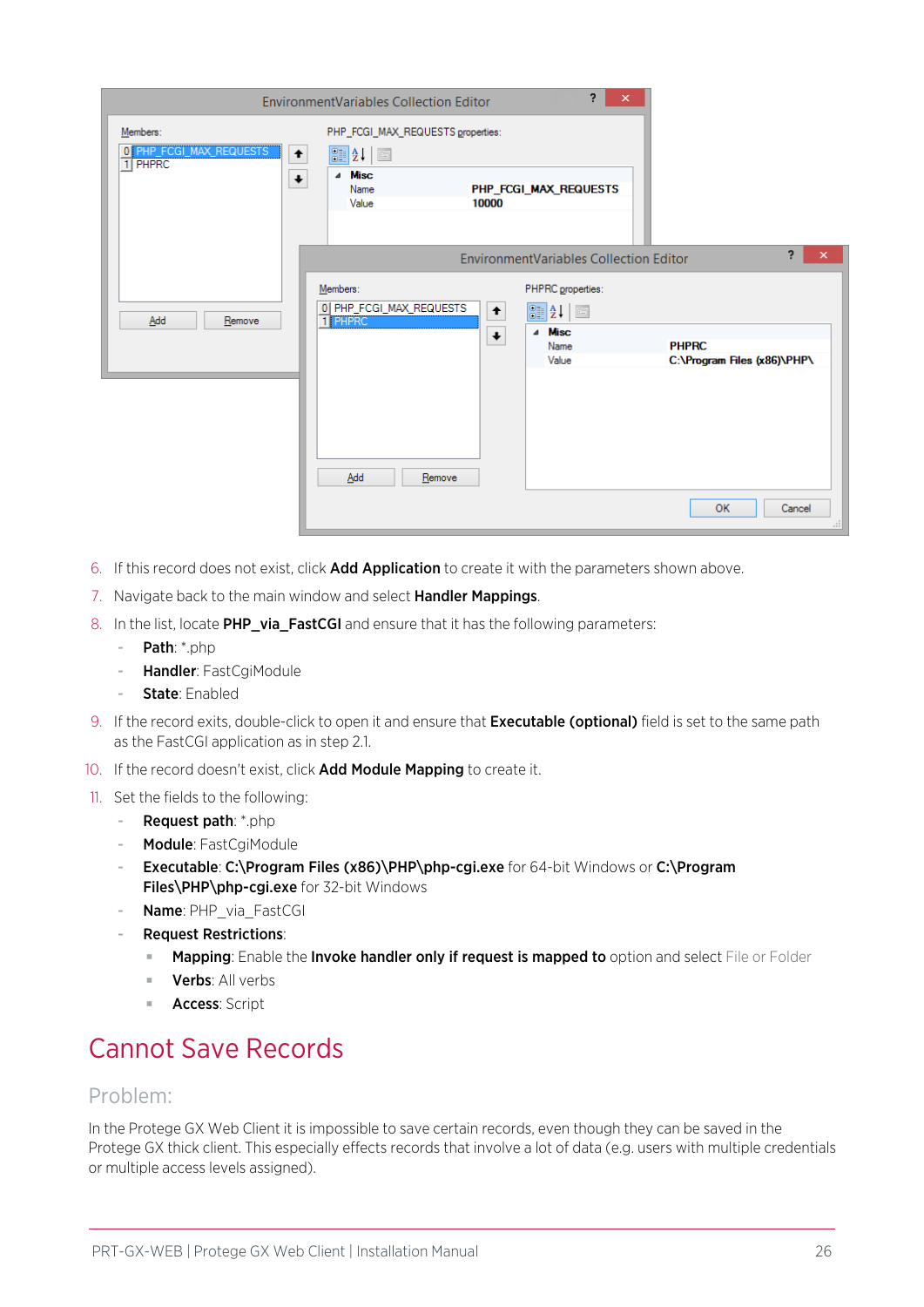### Cause:

The maximum query string length is incorrectly configured in IIS. This value should be set to 65536 during installation. The above issue may occur when this value has not been set correctly and so is too small.

#### Solution:

- 1. Open the IIS Manager by pressing the **Windows + R** keys to open the **Run** prompt, then entering *inetmgr.*
- 2. Open Request Filtering from the central pane.
- 3. In the pane on the right, click Edit Feature Settings.
- 4. Set the Maximum query string (Bytes) to 65536.
- <span id="page-26-0"></span>5. Click Ok.

# Web Client Hangs on Users Page

#### Problem:

When you load the Users | Users page of the web client, the client does not immediately load any user records. If you attempt to navigate to a different page before the user records have been loaded, the web client will hang instead of loading the new page.

#### Cause:

This is a known issue which may occur when using the HTTPS version of the web client.

#### Workaround:

This issue can be resolved by changing some settings within IIS.

- 1. Open IIS Manager by pressing the Windows + R keys to open the Run prompt, then entering inetmgr.
- 2. In the IIS section, double-click on FastCGI Settings.
- 3. Right click on Protege GX Web Client line and select Edit....
- 4. Set **Standard error mode** to TerminateProcess.
- 5. Set Activity Timeout to 20 (seconds).
- 6. Click OK.
- 7. In the left-hand pane, navigate to **Application Pools**.
- 8. Right click on DefaultAppPool and select Set Application Pool Defaults....
- 9. Set Maximum Worker Processes to 3.
- 10. Click OK.

These settings should prevent the web client from hanging on the users page.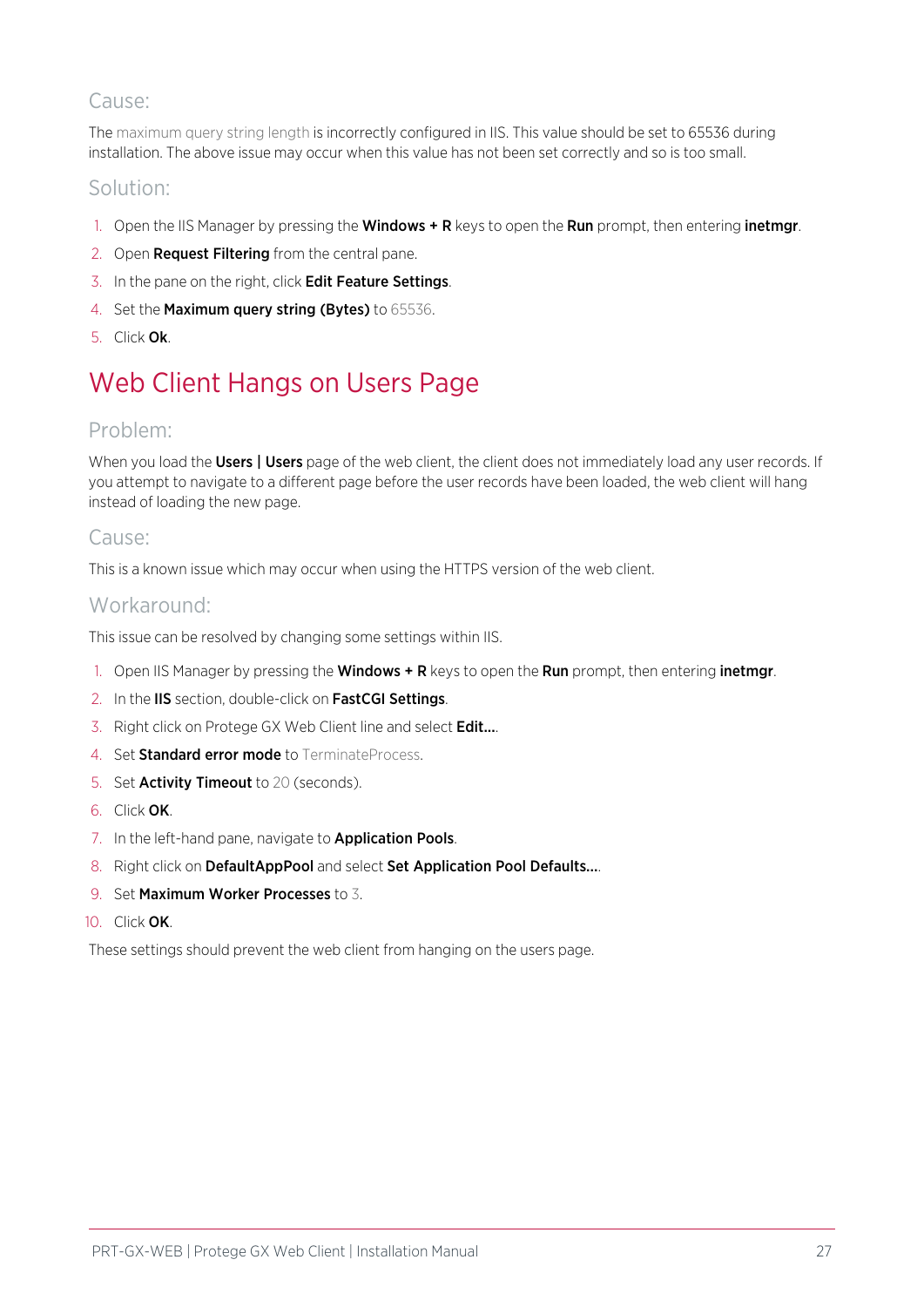# <span id="page-27-0"></span>Disclaimer and Warranty

Disclaimer: Whilst every effort has been made to ensure accuracy in the representation of this product, neither Integrated Control Technology Ltd nor its employees shall be liable under any circumstances to any party in respect of decisions or actions they may make as a result of using this information. In accordance with the ICT policy of enhanced development, design and specifications are subject to change without notice.

For warranty information, see our Standard Product [Warranty.](https://www.ict.co/Standard-Product-Warranty)